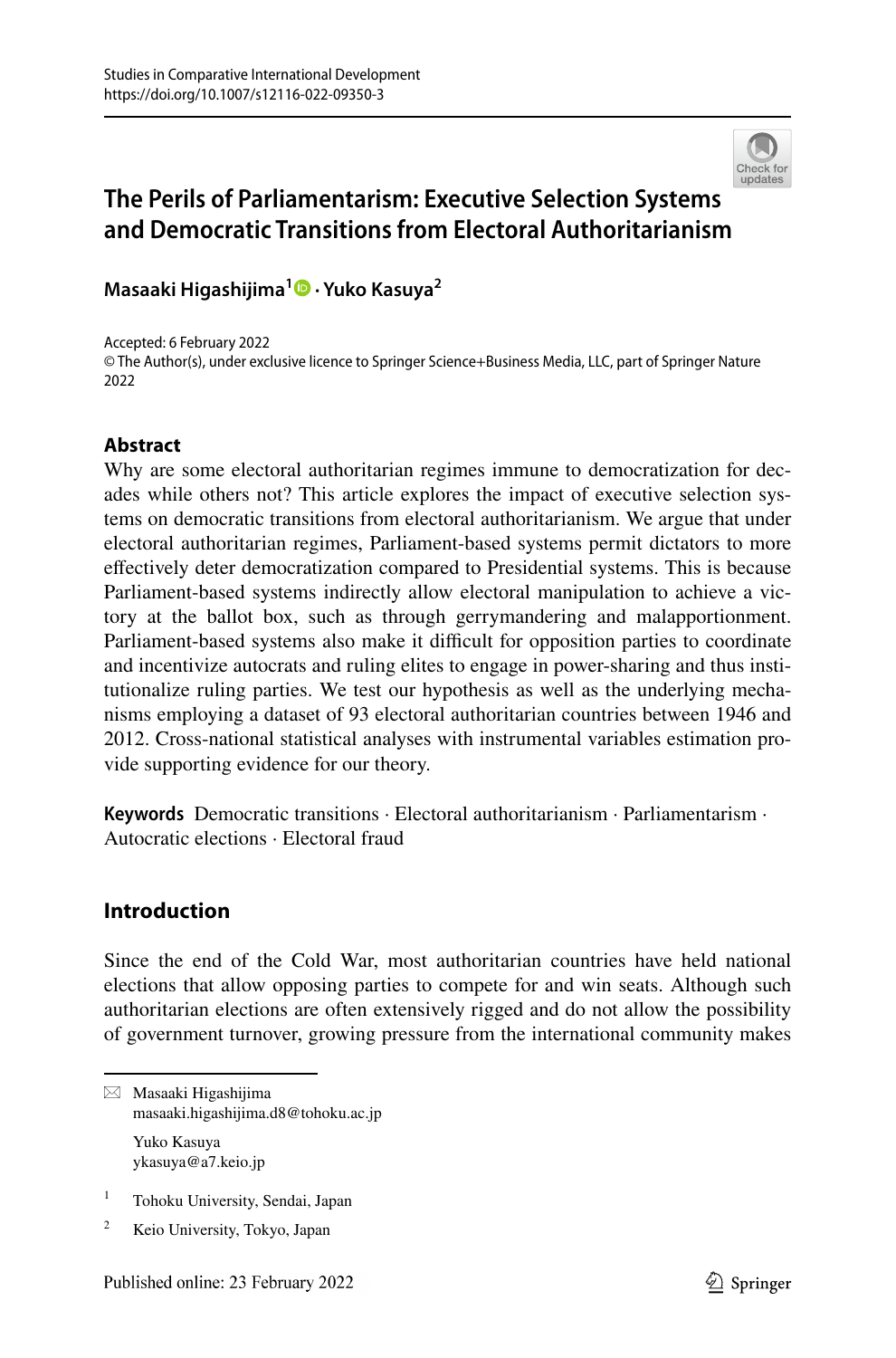it difcult to hold periodic elections without the participation of opposition parties (Norris [2014](#page-21-0): 78–81). This post-Cold War proliferation of "electoral authoritarian-ism" (Schedler [2002](#page-21-1)) or "competitive authoritarianism" (Levitsky and Way [2010](#page-20-0)) revived the study of authoritarian politics in the feld of comparative politics. Nevertheless, the conditions under which electoral authoritarian regimes democratize have yet to be fully understood. Some electoral authoritarian countries, such as Malaysia (1974–2018), Singapore (1965–present), Zimbabwe (1980–2018), and Egypt (1979–2011), are examples of dictators who successfully contained the pressures of democratization. In contrast, other electoral authoritarian regimes, such as those in the Philippines (1978–1986), Kenya (1992–1997), Guatemala (1955–1957), and Honduras (1954–1956), collapsed relatively quickly after establishment and were followed by democratic transitions. How can these variations be explained?<sup>1</sup>

While the burgeoning literature on this question focuses on various types of political institutions, we focus on one type that is not yet adequately scrutinized: executive selection systems. An executive selection system refers to the formal (law-based) rule regarding the selection of a polity's chief executive. A fundamental characteristic of this system is whether the executive is elected directly by voters or indirectly by a designated body, typically a parliament. Following Roberts [\(2015](#page-21-2)), we call the former a Presidential system and the latter a Parliament-based system. Juan Linz famously argued that Presidential systems are peril to democracy by suggesting that they are more prone to break down than Parliament-based systems (Linz [1990a\)](#page-21-3). In this article, we argue that in the context of transitions from electoral authoritarianism to democracy, Parliament-based systems are less likely to democratize than those with Presidential systems; hence, Parliament-based systems can be a peril for those forces seeking democratization.

We argue that Parliament-based electoral authoritarian regimes are less likely to democratize because they bundle the following three mechanisms: First, Parliamentbased systems facilitate credible power-sharing among ruling elites, often incentivizing dictators to have a highly institutionalized ruling party. This system can efectively prevent democratic transitions by deterring ruling elites' defections from the regime. Second, a surprise win for the opposition is more likely in elections under Presidential-based systems when a charismatic leader emerges. In Parliament-based systems, the popularity of a charismatic opposition leader only has an indirect efect over the elections in districts other than their own, as most parliamentary elections have multiple electoral districts. Third, parliamentary dictators retain much more room to arbitrarily redistrict and apportion according to the interests of dictators and their parties compared with presidential elections. These indirect measures of electoral manipulation allow dictators to enjoy bias in parliamentary seats to maintain an overwhelming majority, or in some cases win the majority of seats with less than a majority of the votes, thus preventing democratization through elections.

<span id="page-1-0"></span><sup>&</sup>lt;sup>1</sup> Ninety-five percent of electoral autocracy country-years were followed by another year of electoral autocracy, 2.7% were followed by transition to democracy, and only 1.3% were followed by transition to closed autocracy (i.e., regimes that allow only a single party/presidential candidate to participate in elections or those without elections).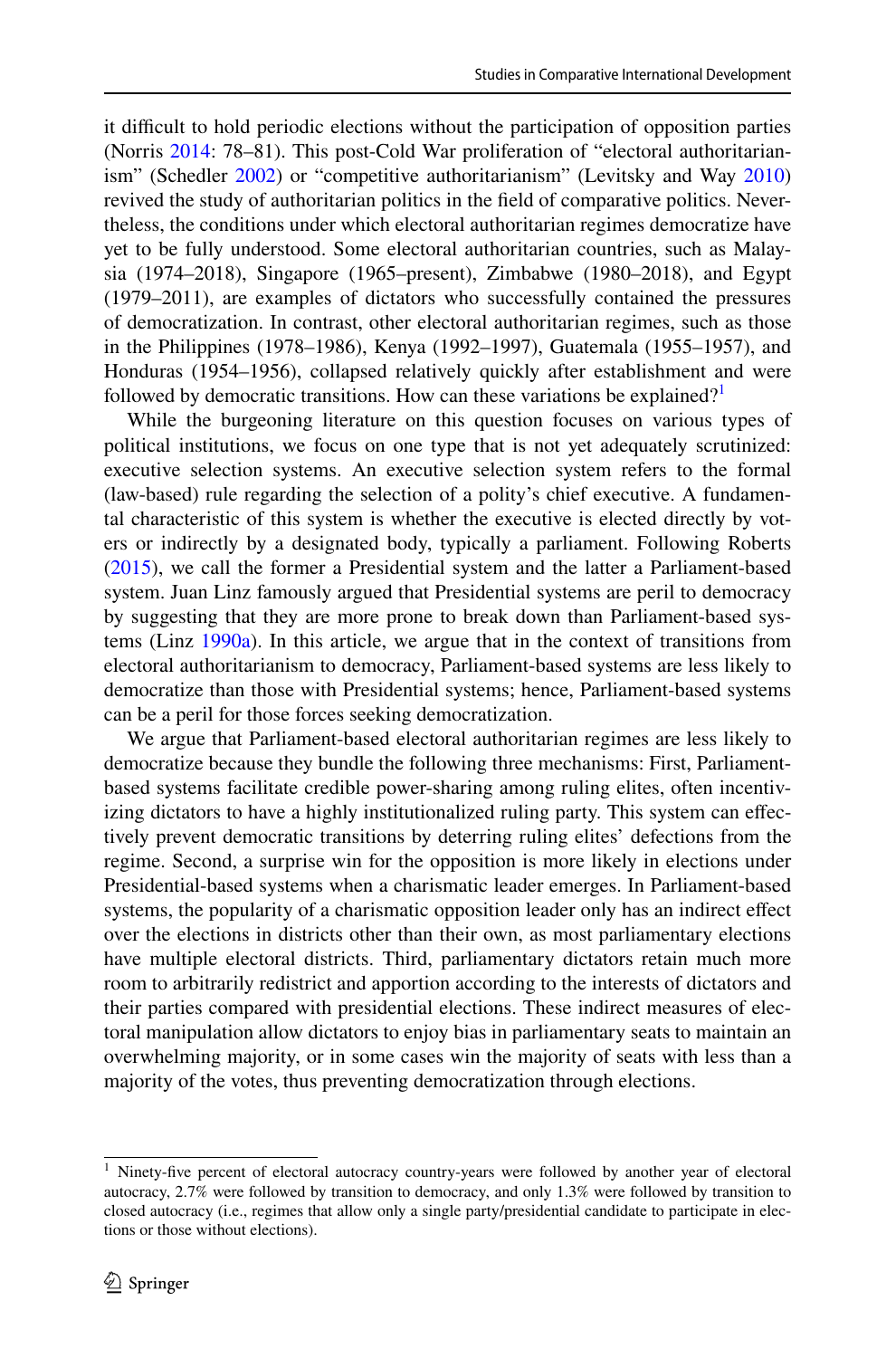To test our argument empirically, we conduct several cross-national statistical analyses. Instrumental variables estimation fnds that electoral authoritarian regimes with Parliament-based systems are less likely to democratize than those with Presidential systems. This statistical result remains robust across a battery of sensitivity analyses. Furthermore, we provide additional cross-national evidence on causal mechanisms: Parliament-based systems are more likely to maintain election victories through indirect electoral manipulation and have institutionalized ruling parties.

This study contributes to the literature on democratization, authoritarian politics, and political institutions. We empirically show that the executive selection systems are likely to afect democratic transitions. The distinct characteristics of presidentialism and parliamentarism have given rise to a debate among scholars regarding their difering efects on democratic breakdown (Linz [1990a,](#page-21-3) [1990b;](#page-21-4) Lijphart [1991;](#page-21-5) Horowitz [1990\)](#page-20-1). We establish the distinction between Parliament-based and Presidential systems as an important factor infuencing regime transition from electoral authoritarianism to democracy, arguing that Parliament-based systems discourage electoral autocracies from democratizing and thus can be a peril for democratization.

More specifcally, our study expands that of Roberts [\(2015](#page-21-2)) on authoritarian durability in a couple of important ways. First, we employ an alternative dependent variable that directly addresses democratic transition. While our main independent variable is the same as that of Roberts, the probability of democratization is our main dependent variable, whereas Roberts's was, broadly, autocratic breakdown, including a change to a new authoritarian regime. Second, we suggest and empirically test a mechanism that infuences the likelihood of democratic transition by elections: Presidential systems tend to experience blatant electoral fraud more frequently than Parliament-based systems presumably because of the presence of indirect electoral manipulation such as gerrymandering and malapportionment. We also provide direct evidence for Roberts's insight that Parliament-based systems lead to better power-sharing capabilities by being able to measure ruling party institutionalization. Third, this study covers a longer time period (1946–2012) than Roberts's (1975–2012). Lastly, to deal with the possibility of omitted variables' bias and reverse causality, we employ instrumental variable (IV) estimators. By dealing with unobservable heterogeneity and possible reverse causality, IV estimators allow for robust estimates of causal relationships between executive selection systems and democratic transition.

#### **Executive Selection Systems and Democratic Transitions**

Two broad classes of arguments have been advanced to explain the transition from electoral authoritarianism to democracy. The frst focuses on international factors. Scholars have emphasized the role of "international difusion" (Brinks and Coppedge [2006](#page-20-2); Gleditsch and Ward [2006;](#page-20-3) Huntington [1991\)](#page-20-4), through emulation and demonstration efects, as well as foreign intervention, such as democracy promotion aid, aid conditionality, and electoral monitoring (Donno [2013;](#page-20-5) Kelley [2012;](#page-20-6)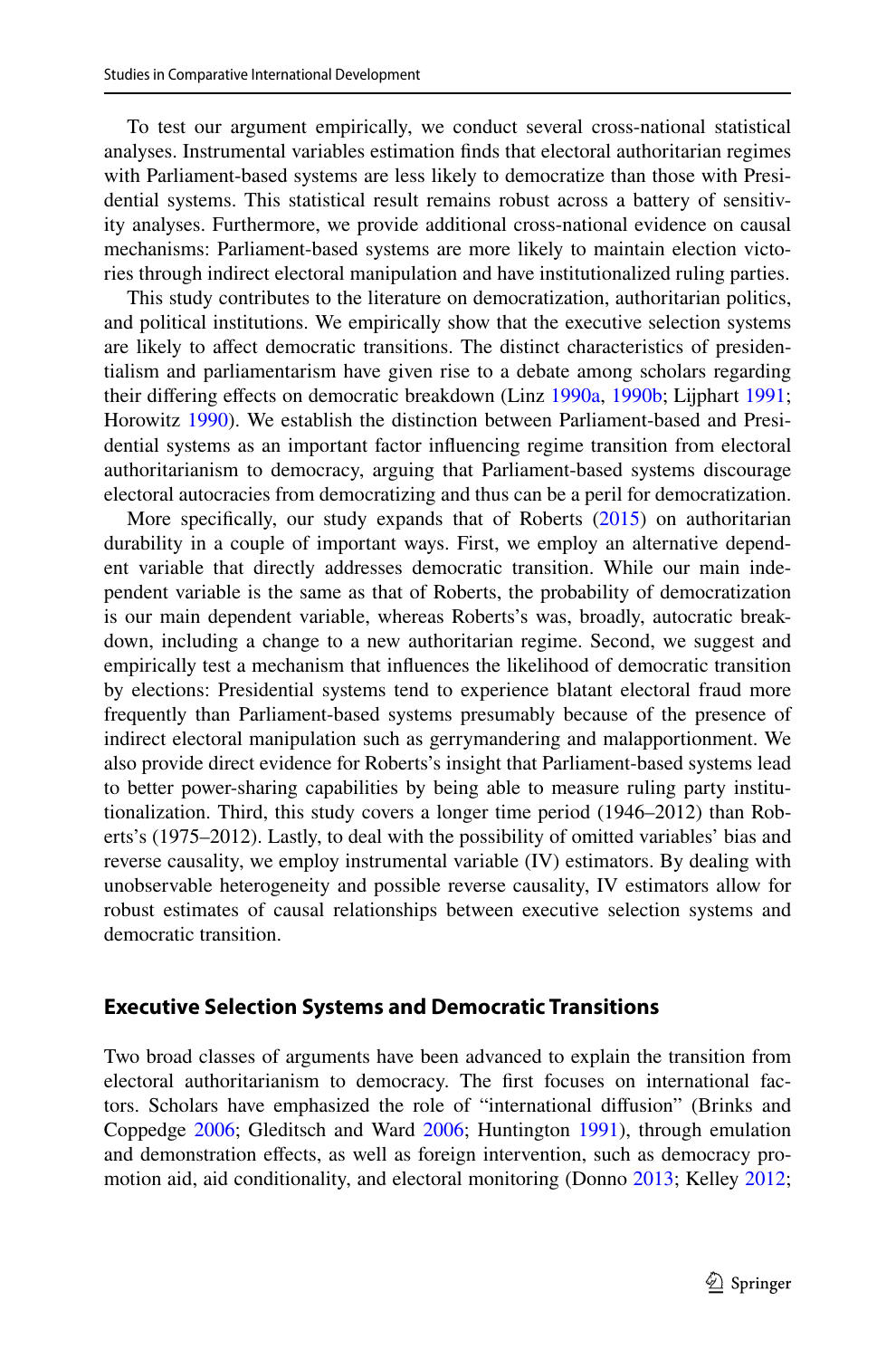Pevehouse  $2002$ ).<sup>2</sup> The second broad class of arguments pertains to domestic politics. Numerous studies analyze the impact of socio-economic structure, such as the level of modernization (Lipset [1959;](#page-21-7) Przeworski et al. [2000](#page-21-8)), natural resource wealth (Ross [2012](#page-21-9)), and economic inequality (Boix [2003\)](#page-20-7). Some scholars focus on opposition strategies (Howard and Roessler [2006;](#page-20-8) Bunce and Wolchik [2009](#page-20-9); Donno [2013](#page-20-5)) and others emphasize the role of institutions. For example, dominant parties consolidate their rule (Geddes [1999;](#page-20-10) Brownlee [2009](#page-20-11)) by facilitating power-sharing among regime elites (Magaloni [2008](#page-21-10); Svolik [2012](#page-22-0); Geddes et al. [2018\)](#page-20-12). The presence of a multi-party legislature encourages the co-option of the opposition through credible policy concessions (Gandhi [2008;](#page-20-13) Gandhi and Przeworski [2007\)](#page-20-14). Elections can allow the citizenry to engage in economic distribution (Higashijima [2022](#page-20-15); Blaydes [2011](#page-20-16); Magaloni [2006\)](#page-21-11), gather information on popular sentiments (Miller [2015a;](#page-21-12) Reuter and Robertson [2012](#page-21-13)), and even divide the opposition (Lust-Okar [2004\)](#page-21-14). Further, adopting constitutions (Albertus and Menaldo [2012](#page-19-0)) and creating institutionalized succession rules (Frantz and Stein [2017\)](#page-20-17) can facilitate elite inner circles to remain loyal to the authoritarian leader.

This study engages with the domestic-institutionalist strand of the literature and explores the role of the selection method for the chief executive. Specifcally, we argue that, other things being equal, electoral authoritarian regimes that adopt Parliament-based systems for executive selection are less likely to democratize than those adopting Presidential systems. As a reminder, in a Parliament-based system, the chief executive (usually called prime minister) is elected indirectly, usually by the legislature, $3$  whereas in a Presidential system, voters in most cases directly elect the chief executive (president). The Parliament-based system is equivalent to parliamentarism and the Presidential system (and the semi-presidential system) is equivalent to presidentialism regarding the election method for the chief executive. Since we are concerned with the selection method of the chief executive, we include purepresidential and semi-presidential systems in the category of Presidential systems; in both systems, the chief executive is not elected by the parliament. We expect that these constitution-level diferences create institutional conditions that infuence the prospects of democratization for the following three mechanisms.

First, Parliament-based systems are more conducive to institutionalizing the ruling party's organization. An institutionalized political party has a well-structured organization, and its members are loyal to its goals and decisions (Huntington [1968](#page-20-18); Mainwaring and Scully [1995\)](#page-21-15). Although not exactly adopting the concept of

<span id="page-3-0"></span><sup>&</sup>lt;sup>2</sup> Other scholars also emphasize international ties, such as trade and investment, and human exchanges with Western democracies as factors of democratization (Eichengreen and Leblang [2008](#page-20-19); Levitsky and Way [2010](#page-20-0)).

<span id="page-3-1"></span><sup>&</sup>lt;sup>3</sup> In some parliamentary systems, prime ministers are called with various names, including President in South Africa, Chancellor in Germany, and Taoiseach in Ireland. Further, in some cases, the body electing the chief executive is separate from the legislature. For example, the constitutions of Taiwan in 1946, Indonesia in 1945, and Myanmar in 2008 created separate bodies of legislators and appointed members. Under these constitutions, indirectly elected chief executives are called presidents, not prime ministers. Following Roberts [\(2015](#page-21-2)), a system with an electoral college that functions solely to elect a president is classifed as Presidential.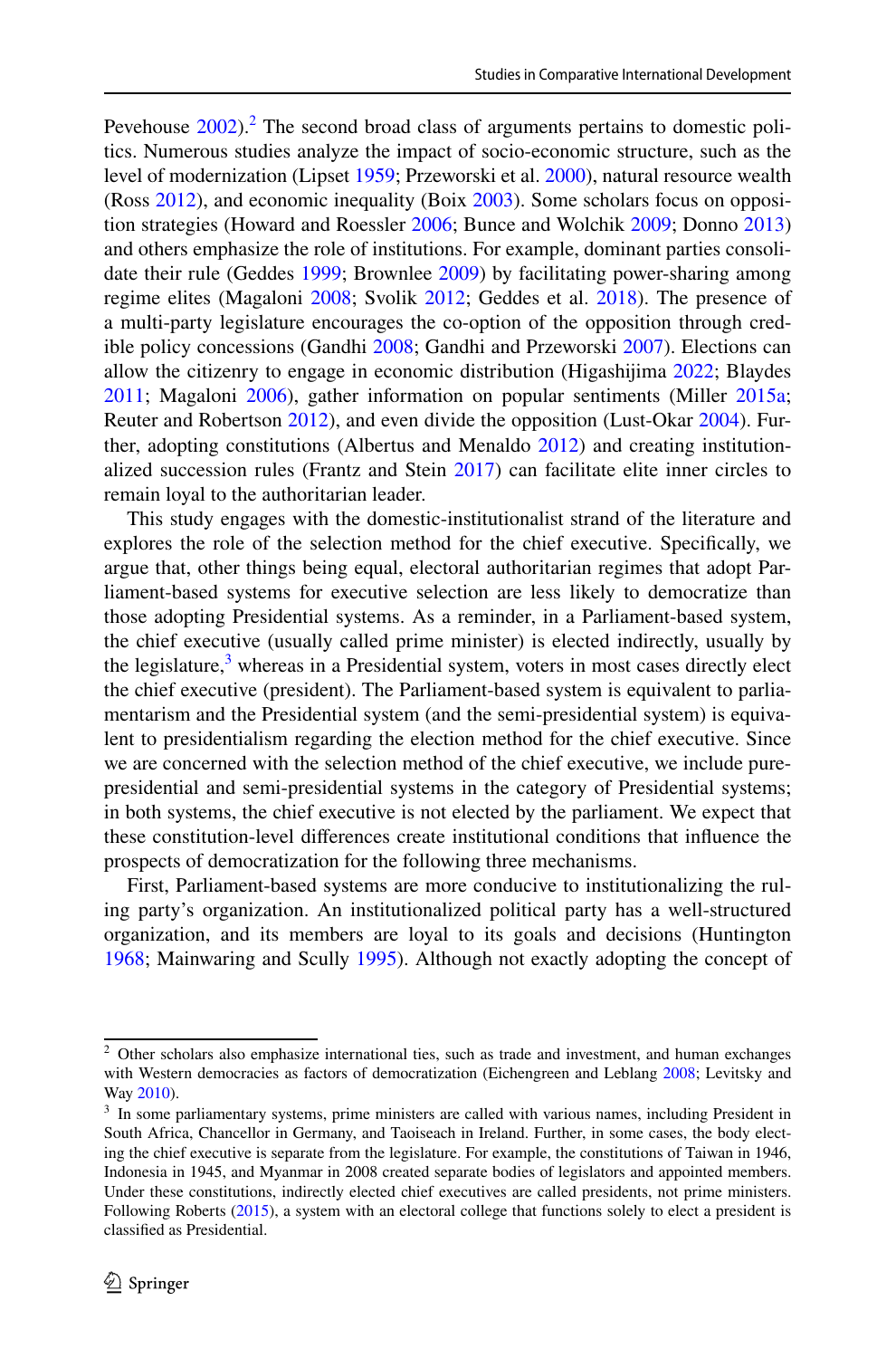institutionalization, many have indicated that direct election systems tend to have less institutionalized parties than parliamentary systems (Linz [1990b](#page-21-4): 89; Shugart [1998](#page-21-16): 2). For example, Samuels and Shugart [\(2010](#page-21-17)) convincingly demonstrate that presidential and semi-presidential systems tend to produce less institutionalized parties than parliamentary governments. When the chief executive is directly elected, parties tend to become presidentialized. In such parties, according to Samuels and Shugart, party organizations and activities are strongly infuenced to maxi-mize chances of winning presidential elections (Samuels and Shugart [2010](#page-21-17)). This is accomplished by pursuing vote-maximizing policies at the cost of promoting the party's ideological positions and by concentrating party resources on winning presidential elections rather than on building the party as a whole. In combination, these features hinder the institutionalization of parties—both ruling and opposition—in Presidential systems.

When the ruling party in an electoral authoritarian regime is under-institutionalized, the country is more likely to experience regime instability because an institutionalized governing party serves as a mechanism for credible power-sharing among the ruling elites (Magaloni [2008](#page-21-10); Svolik [2012](#page-22-0)).<sup>4</sup> Under such circumstances, the elites within the ruling circle can expect to fulfll career ambitions and beneft from belonging to the regime in the future. Without such an institution, the regime elites have stronger incentives to defect to the opposition and more interest in staging a palace coup to oust the ruler by force. Simultaneously, when the party is not institutionalized, leadership succession may not occur according to party rules. Thus, the chief executive's resignation, death, or retirement is more likely to cause a violent political disturbance. Additionally, an under-institutionalized ruling party cannot facilitate the efficient distribution of patronage to voters, which makes it difficult for the party to win by signifcant margins in elections (Greene [2010;](#page-20-20) Magaloni [2006\)](#page-21-11).

A lack of ruling party institutionalization and subsequent party personalism may encourage violent incidents and thus regime instability (Geddes et al. [2018](#page-20-12)), which is an important background condition for democratization (Miller [2021](#page-21-18)). However, the existence of only this mechanism does not necessarily bring democratic transitions. The following two mechanisms bundled by executive selection systems are also important. The second mechanism concerns the ease of opposition coordination under Presidential systems, or what Sato and Wahman ([2019\)](#page-21-19) call lateral threats. Namely, where a charismatic opposition leader emerges, Presidential systems make it easier for them to win, and thus to democratize, than Parliament-based systems.<sup>[5](#page-4-1)</sup> This arises due to several reasons. The frst reason is related to our frst point about the party institutionalization. Since the ruling party in Presidential-based systems tends to be less institutionalized than its Parliament-based counterparts, voters as well as political machine brokers are more likely to change their allegiance to the

<span id="page-4-0"></span><sup>4</sup> Our emphasis here is credible power-sharing, meaning regime elites expect long-lasting and stable power-sharing with the autocrat. This notion difers from a presidential cabinet coalition (e.g., Neto [2006](#page-21-20)).

<span id="page-4-1"></span> $5$  Templeman ([2012\)](#page-22-1) calls a similar phenomenon, encompassing both autocracies and democracies, as a Cinderella effect.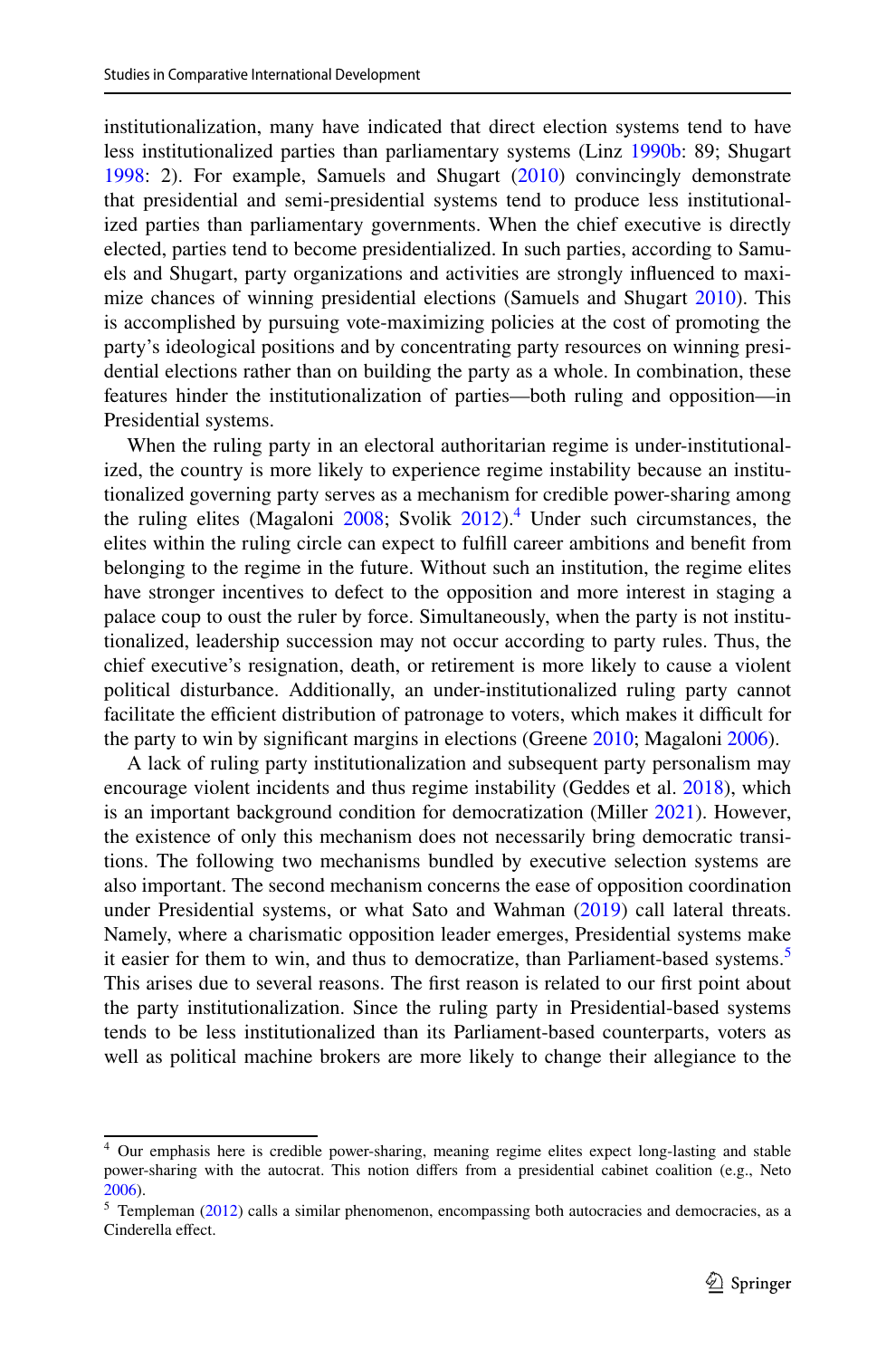charismatic opposition leader. Further, the weakness of ruling party organization makes it harder for autocrats to obtain political information from the grass-roots level in order to calculate the probability of his victory in the next election. This can lead to misallocation of state resources for electoral purposes, and/or setting the election timing under an unfavorable political environment.<sup>[6](#page-5-0)</sup> The second reason is that for the opposition to take power, a single victory in a nationwide constituency is all what it takes in Presidential systems, $\theta$  while a slate of candidates from the same party coalition has to win seats to form a majority in Parliament-based systems. Recruiting a whole slate of candidates that are appealing enough to voters to obtain the majority seats is harder than promoting a single super star candidate to win a majority vote in a single race. The popularity of a charismatic opposition leader might create some "coattail efects" to his fellow candidates, yet it is likely to be only marginal. In addition, even when the ruling party in Parliament-based system loses a majority, it can still form a coalition with another party thereby avoiding the loss of executive power (Roberts [2015,](#page-21-2) p.926). Such post-election maneuver is not possible in Presidential systems. For these reasons, Presidential systems provide a greater chance of democratization when a charismatic opposition leader emerges than Parliament-based systems.<sup>[8](#page-5-2)</sup>

Third, autocrats in Parliament-based systems have a *wider* variety of electoral maneuvering tactics available than those in Presidential systems. In studies of electoral malpractice, Birch and Schedler each observe three main types of malpractice: electoral rules, vote choice, and electoral administration (Birch [2011;](#page-19-1) Schedler [2013\)](#page-21-21). In the manipulation of electoral rules, parliamentary autocrats enjoy an advantage over their presidential counterparts. Particularly, prime ministers have two additional manipulation strategies available. The frst is malapportionment: a disproportional allocation of legislative seats considering the number of people in the electorate. The ruling party can apportion a larger number of seats to their bailiwicks to win a greater number of seats with fewer votes.<sup>[9](#page-5-3)</sup> In particular, research suggests that legislative malapportionment tends to be frequently used as an electioneering strategy in "mixed regimes" like electoral authoritarian countries (Ong et al. [2017\)](#page-21-22). The second is gerrymandering: drawing district boundaries in a politically calculated manner. Typically, the ruling party can minimize the number of opposition

<span id="page-5-0"></span><sup>6</sup> Presidential systems usually have a constitutionally fxed election schedule, but autocrats in these systems often change the election timing at their own will. Examples include the "snap" presidential elections in Zambia in 1991 and the Philippines in 1986.

<span id="page-5-1"></span> $7$  Exceptions are those presidential elections that use an electoral college as in the USA and Argentina until the 1994 presidential election.

<span id="page-5-2"></span><sup>&</sup>lt;sup>8</sup> Although some important cases strongly suggest the validity of this mechanism, such as the ouster of the Philippines's Marcos in 1986, it should be noted that this is a hypothesized mechanism. The opposition coordination mechanism is not cross-nationally tested due to the absence of cross-national data measuring the presence of charismatic opposition leaders. In this respect, future research may be needed to further illuminate the mechanism.

<span id="page-5-3"></span><sup>&</sup>lt;sup>9</sup> Malapportionment can be an available tactic in the presidential systems that use the electoral college to elect the chief executive, as in the case of the USA. However, Presidential systems adopting the electoral college are rare. Shugart and Carey [\(1992](#page-21-23), p.211) list only two such systems, namely, the USA (1824– 1988) and Argentina (1983, 1989), as of the time of their writing.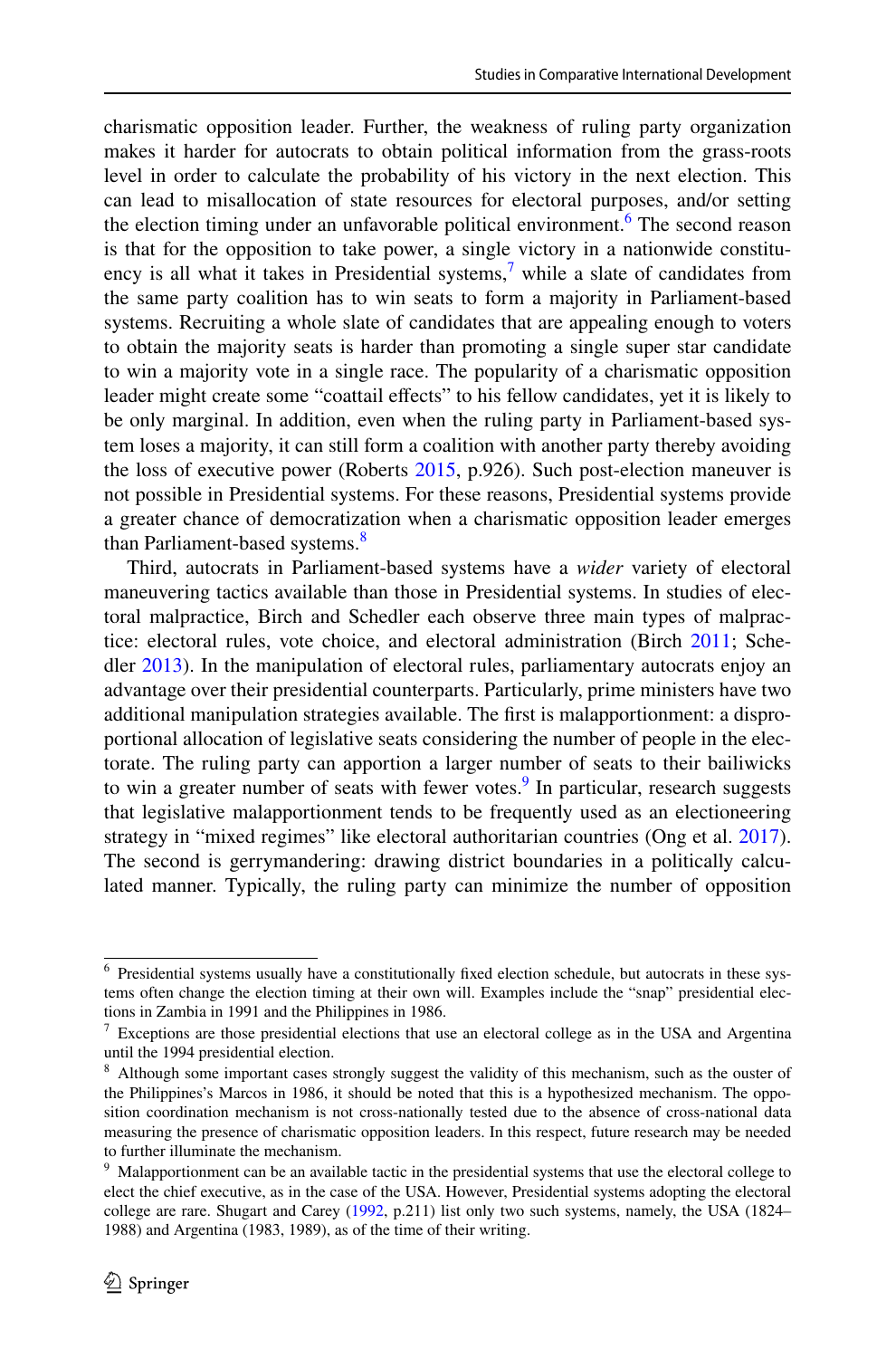seats by packing opposition supporters into districts where the ruling party is certain to win and/or splitting the opposition's stronghold into several districts so that the opposition loses (Lust-Okar and Jamal [2002\)](#page-21-24). Although malapportionment and gerrymandering are possible in Presidential systems' legislative elections, these elections do not affect the choice of chief executive. Accordingly, autocrats cannot use these indirect manipulation techniques when electing a president. One precondition for such strategies is that legislative elections *do not* use proportional representation (PR) with a single nationwide constituency. Technically, in such an electoral system, neither form of wrongdoing can occur. However, few electoral authoritarian regimes use a nationwide PR system.<sup>10</sup>

Malapportionment and gerrymandering can prevent democratization in several ways. First, they can facilitate the appearance of an overwhelming victory by the ruling party without popular backlash because these methods of electoral manipulation are covert and less visible and the percentage of seats it acquires is disproportionately larger than the percentage of votes in the case of highly malapportioned and/or gerrymandered elections (Ong [2018](#page-21-25); Higashijima [2021\)](#page-20-21). Second, they allow for a "spurious majority," referring to election results wherein one party wins a majority of seats while another party wins the majority of votes (Siaroff [2003\)](#page-21-26). For example, in the case of Malaysia's 2013 election, the opposition coalition *Pakatan Rakyat* won the majority of the popular votes (51%). However, the ruling coalition UMNO (United Malays National Organization), which won 47% of the votes, was able to maintain the majority status by occupying 133 seats in the 222-seat lower house. Conversely, in Presidential systems, chief executives cannot resort to such garden variety manipulation, thus tend to engage in blatant electoral fraud, which is likely to cause mass mobilization calling for democratization, or what Sato and Wahman ([2019\)](#page-21-19) call vertical threats. The Philippine's 1986 election is a case par excellence of this type of transition: Marcos's excessive electoral fraud triggered a mass demonstration, eventually forcing Marcos to fee the country.

We argue that the combination of these three mechanisms creates a condition that increases the probability of democratization in Presidential systems in comparison to Parliament-based systems.<sup>11</sup> In Presidential systems, the ruling party is less institutionalized and thus autocrats are more likely to face regime instability. Meanwhile, Presidential systems also allow the coordination of the opposition and increase the need to manipulate election results by blatant electoral fraud, which often provoke popular protests for democratic transitions. Conversely, in Parliamentbased systems, the ruling party is highly institutionalized enough to maintain regime stability; parliamentary elections decrease the likelihood of opposition coordination and allow autocrats to use covert institutional manipulation like gerrymandering

<span id="page-6-0"></span><sup>10</sup> In our sample of countries, Kyrgyzstan (2007–present), Kazakhstan (2007–present), Peru (2000– 2006), and Russia (2005–2011) use PR systems. Our main results remain robust even if we exclude these countries from our sample.

<span id="page-6-1"></span><sup>&</sup>lt;sup>11</sup> In reality, all the three mechanisms may not always exist. Relatedly, our empirical analysis does not test how these mechanisms are intertwined and when one or two mechanism(s) becomes dominant over the other(s). However, a couple of observable implications (the results of our statistical analyses) suggest that on average, these tend to be at play.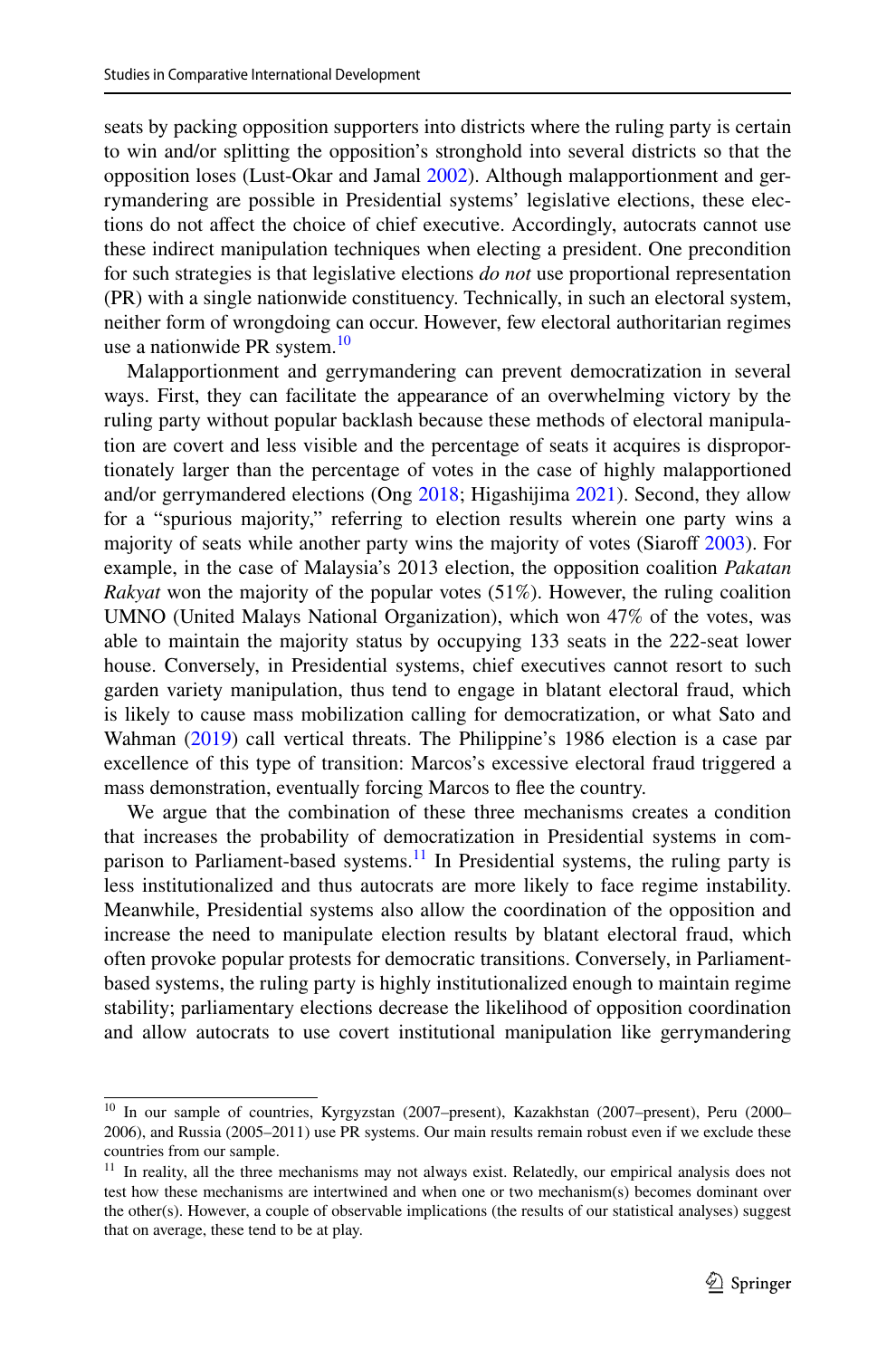and malapportionment, contributing to preventing democratization. Note that our emphasis here is the likelihood of democratization. We expect that when all the three mechanisms are combined under a particular executive selection system, regime transition outcome is likely to be a democracy, but not necessarily transitions from one autocracy to another — autocratic transitions.

This study complements the existing studies on the link between the executive selection system and democratic transitions. In particular, in a recently published article, Roberts ([2015\)](#page-21-2) examines a similar argument, exploring the hypothesis that authoritarianism in a Presidential system is shorter-lived than in its parliamentary counterparts.<sup>[12](#page-7-0)</sup> However, Roberts's analyses differ from ours in several important respects. First, Roberts focuses on autocratic breakdown in general, whereas our analyses specifcally investigate the transition from autocracy to democracy. Roberts's main dependent variable is whether "the incumbent or his designated successor is removed from office via elections or violent means such as a coup or rebellion, or when the ruling party markedly changes the formal or informal rules for choosing leaders" (Roberts [2015](#page-21-2): 527), including transitions from autocracy to democracy as well as those from one authoritarian regime to the next. In our analyses, in contrast, we expect that transition to democracy is predicted by executive selection systems due to the three mechanisms we discussed above.

Second, and related to the frst point, we newly identify and empirically test an additional mechanism that infuences the likelihood of democratic transition: Presidential systems tend to experience blatant electoral fraud more frequently than Parliament-based systems, presumably as the result of the absence of indirect electoral manipulation tools such as gerrymandering and malapportionment. In addition, we provide another empirical test to Roberts's claim that Parliament-based systems have better power-sharing capability as the main mechanism behind his argument. While Roberts's analyses mainly focused on the constraints on the chief executive, we analyze the relationship between the executive selection methods and the emergence of institutionalized ruling parties.

Third, to empirically test the validity of our argument and Roberts's [\(2015](#page-21-2)), our analyses cover a longer period (1946–2012) than Roberts's (1975–2012). To better identify the causal relationship, we also use instrumental variable estimators to deal with likely problems of endogeneity between executive selection systems and democratic transitions. Consistent with our theoretical expectation, our analysis reveals that utilizing the more extensive dataset, executive selection systems better explain democratic transitions than autocratic breakdown (Appendix C and Table  $C-1$ ).<sup>[13](#page-7-1)</sup>

Our argument parallels the "perils of presidentialism" debate on the stability of democracy in electoral authoritarianism settings: whether parliamentarism leads to stability while presidentialism is prone to democratic breakdown (Linz [1990a](#page-21-3), [1990b](#page-21-4); Lijphart [1991](#page-21-5); Horowitz [1990\)](#page-20-1). Empirical analyses have not yielded

<span id="page-7-0"></span><sup>&</sup>lt;sup>12</sup> See also Yan [\(2019](#page-22-2)) that investigates the impact of constitutional structures on the formation of hegemonic personalist regimes.

<span id="page-7-1"></span><sup>&</sup>lt;sup>13</sup> Templeman [\(2012](#page-22-1)) argues similarly about the effect of executive selection systems on the longevity of one-party dominant regimes, but his scope covers both democracies and autocracies.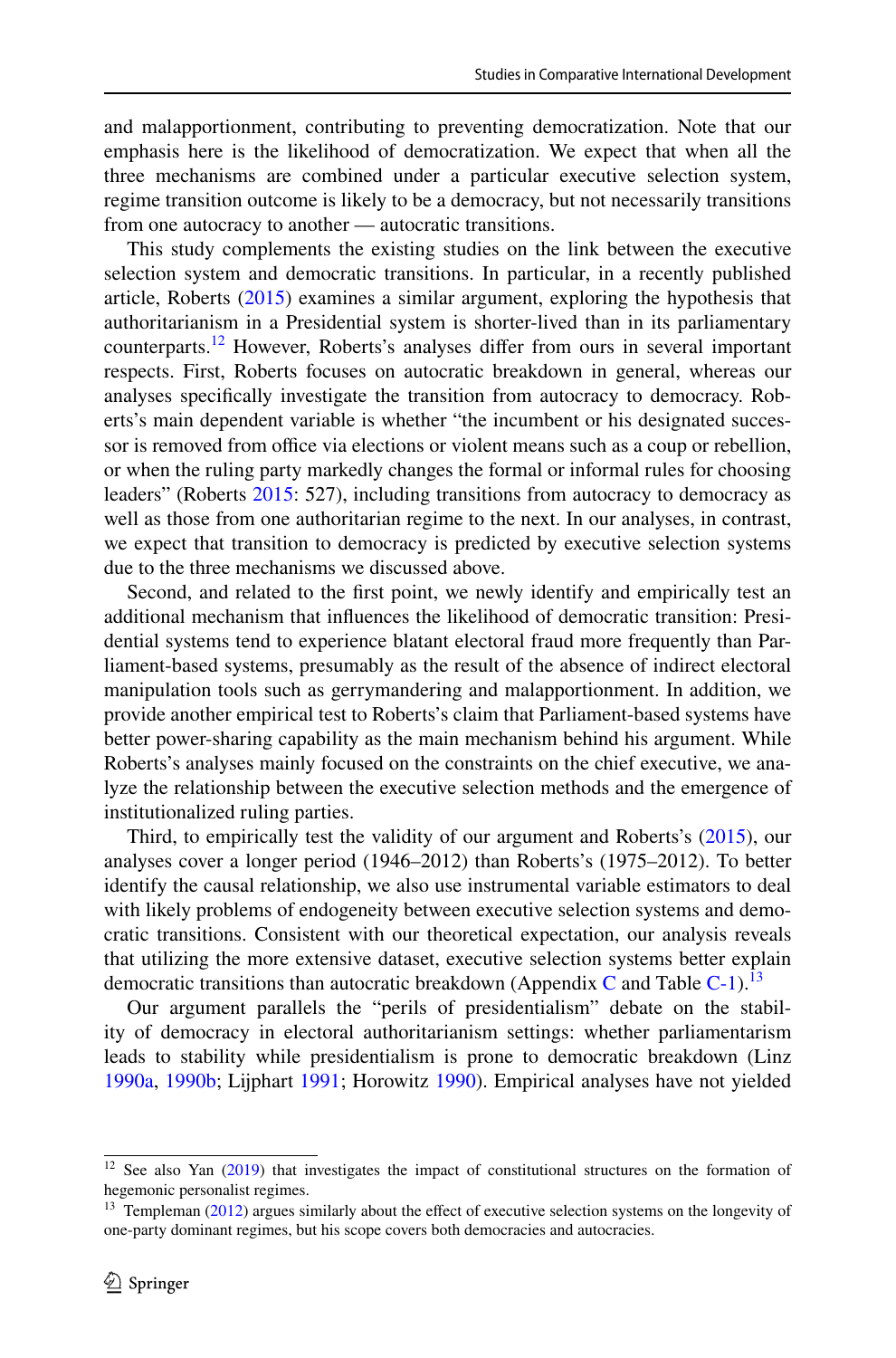conclusive results, with some showing parliamentary stability (Przeworski et al. [2000](#page-21-8); Stepan and Skach [1993\)](#page-22-3) and others showing that presidentialism per se is not the cause of democratic breakdown (Cheibub [2007](#page-20-22)), instead showing that it is the product of its combination with other political factors (Mainwaring [1993](#page-21-27); Shugart and Carey [1992](#page-21-23)). Our argument suggests that executive–legislative relations (and, particularly, the method of executive selection) may afect not only democratic regimes' stability as argued by scholars such as Linz [\(1990a,](#page-21-3) [1990b\)](#page-21-4), Lijphart [\(1991](#page-21-5)), and Horowitz [\(1990](#page-20-1)) but also democratic transitions from electoral authoritarian regimes. We posit that institutions that regulate executive–legislative relations exert a similar infuence in the context of limited (but not entirely restricted) electoral competition. It should be noted that we expect these efects to be seen only in electoral authoritarianism because we expect that the three mechanisms above, emanating from the diference in executive selection systems, occur only in the presence of some degree of electoral competition. By defnition, in closed authoritarian regimes, no electoral competition exists in which a bona fde opposition has a chance of winning a seat.

### **Cross‑National Statistical Analysis**

#### **Regime Type and Dependent Variable**

To test our hypothesis, we conduct statistical analyses that cover 93 electoral authoritarian countries between 1946 and 2012. Following recent studies on authoritarian regimes, we assume that there are at least two subtypes of the authoritarian regime with respect to their level of electoral competition. The frst is a closed authoritarian regime without meaningful electoral competition.<sup>14</sup> The second subtype is an electoral authoritarian regime with a level of electoral competition severely limited in favor of the ruling party. Adding the democratic regime classifcation yields three categories: (1) democracy, (2) electoral authoritarianism, and (3) closed authoritarianism.

To distinguish democracy from autocracy and identify democratic transitions, we use Geddes et al.'s [\(2014](#page-20-23)) defnition of political regimes. According to them, democratization happens when "a competitive election for the executive, or for the body that chooses the executive, occurs and is won by a person other than the incumbent or someone allied with the incumbent; and the individual or party elected is allowed to take office."<sup>[15](#page-8-1)</sup>

<span id="page-8-0"></span><sup>&</sup>lt;sup>14</sup> In some closed authoritarian regimes, parties other than the ruling party may participate and win seats in elections, as in China and Vietnam. However, their presence does not satisfy conditions necessary to classify them as electoral authoritarian because these parties are regime-supported and electoral competition is not substantially meaningful.

<span id="page-8-1"></span><sup>&</sup>lt;sup>15</sup> We do not use Cheibub et al. [\(2009](#page-20-24)), a widely used dichotomous measure of democracy and dictatorship, because once democratization occurred through an election, the dataset codes a country as democratic even during the period that preceded the change in power as long as it had held competitive elections.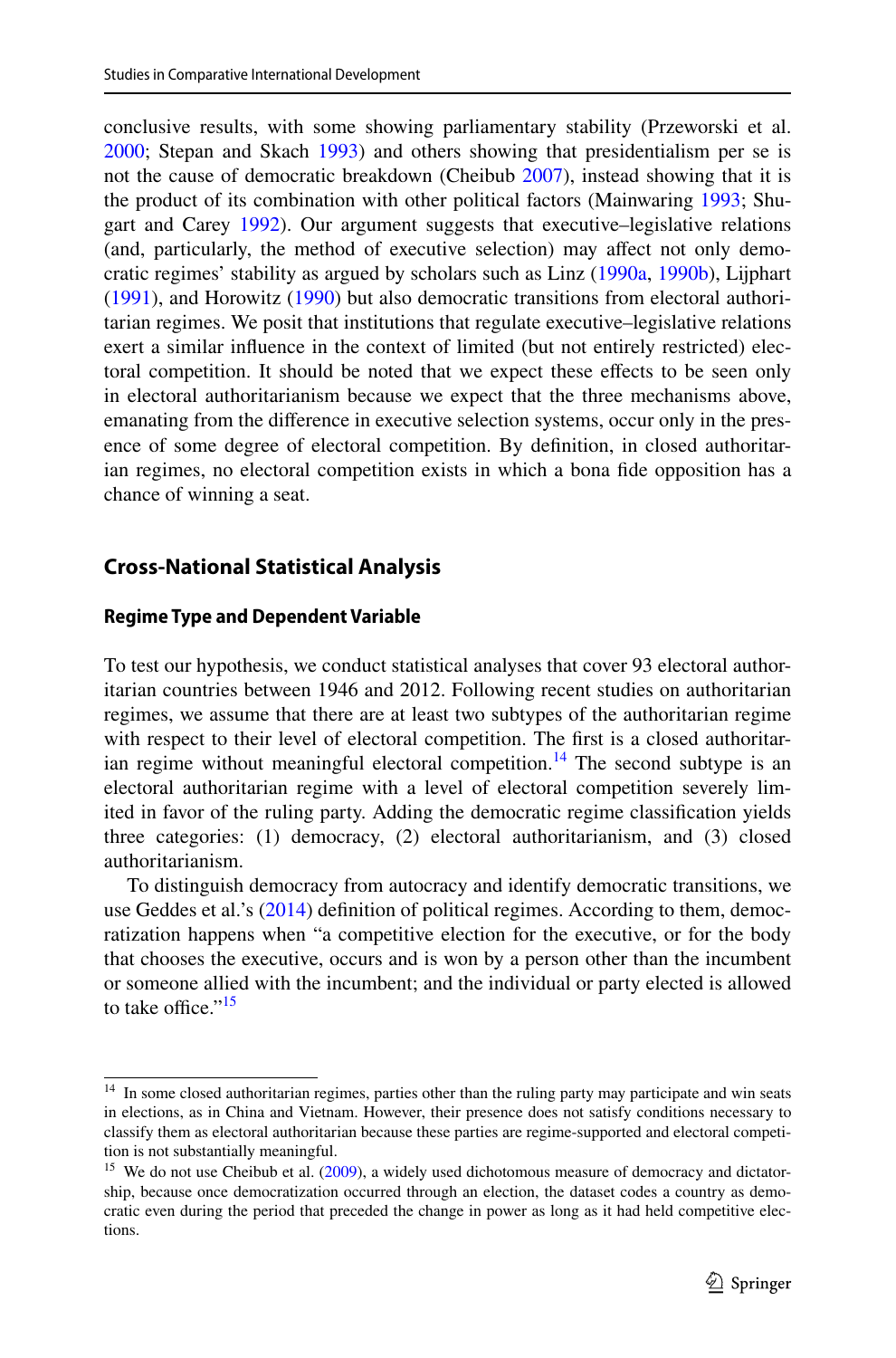Then, among authoritarian regimes, we distinguish electoral autocracy from closed autocracy. To do this, researchers construct a dummy variable for the pres-ence of limited multi-party competition in authoritarian regimes (Brownlee [2009;](#page-20-11) Svolik [2012](#page-22-0)) based on a variable measuring the degree of electoral competition in the World Bank's Database of Political Institutions (DPI).<sup>16</sup> According to their definition, a country is an electoral authoritarian regime if it allows multiple parties to participate in elections.<sup>17</sup> Conversely, authoritarian regimes are viewed as closed ones if they allow a single party (or a single presidential candidate) to contest elections or do not have legislatures or elected executives at all.<sup>18</sup> By using both Svolik's data and the DPI in identifying electoral authoritarian regimes, we cover the period of 1946–2012.[19](#page-9-3) If legislative (executive) elections satisfy the conditions for multiparty competition in Parliament-based (presidential) systems, a country is seen as an electoral authoritarian regime. $^{20}$  $^{20}$  $^{20}$ 

#### **Independent Variable**

Our independent variable of interest concerns executive selection systems, that is, the diference between Parliament-based systems and Presidential systems. Following Roberts, our analysis is based on the *SYSTEM* variable in the World Bank's DPI (Roberts [2015;](#page-21-2) Beck et al. [2001\)](#page-19-2). This variable distinguishes three types of executive–legislative relations: (1) parliamentary, (2) assembly-elected president, and (3) Presidential systems. A country is coded *parliamentary* when the legislature elects the chief executive. A system with *assembly-elected presidents* refers to a government in which the assembly-elected chief executive (president) cannot be "easily recalled.["21](#page-9-5) A country is *presidential* when chief executives are elected directly by

<span id="page-9-0"></span><sup>&</sup>lt;sup>16</sup> Beck et al. ([2001\)](#page-19-2) and Brownlee ([2009\)](#page-20-11) cover the period from 1975 to 2006. Other conventional indicators such as Polity IV and the Freedom House Index measure political contestation and thus poorly match the institutional characteristics of electoral authoritarian regimes (Schedler [2002](#page-21-1); Brownlee [2009](#page-20-11): 523–524). Furthermore, they do not necessarily provide clear-cut distinctions between the three regimes; thus, we do not use them.

<span id="page-9-1"></span><sup>&</sup>lt;sup>17</sup> Specifically, if the DPI codes its national elections such that (1) multiple parties exist, but only one party wins seats; (2) multiple parties win seats, but the largest party receives more than 75% of them; or (3) the largest party obtains fewer than 75% of seats, then the country is coded as an electoral authoritarian regime.

<span id="page-9-2"></span><sup>&</sup>lt;sup>18</sup> On the DPI coding, this corresponds to either of these four scenarios: (1) there is no legislature; (2) there is an unelected executive/legislature; (3) only one candidate is allowed, even though there is an elected executive/legislature; or (4) there is only one political party although multiple candidates run for an election.

<span id="page-9-3"></span><sup>&</sup>lt;sup>19</sup> Using Roberts's data ([2015\)](#page-21-2), we extend our time scope to 2012. As an exception, Madagascar (1983– 1993) is excluded from the sample of electoral authoritarian regimes even though the country-years satisfy with the conditions of DPI, because all parties had to operate within the National Front of Madagascar Revolution.

<span id="page-9-4"></span> $20$  In other words, we do not consider whether legislative elections involve multi-party competition under presidential systems when defning electoral authoritarian regimes.

<span id="page-9-5"></span> $21$  The conditions here are (1) if a two-thirds vote is needed to impeach the chief executive, or (2) the legislature must dissolve itself while forcing the chief executive out (Beck et al. [2001](#page-19-2): 4). For further robustness checks, we recoded the executive selection system variable by using several V-Dem measures on veto and other powers of the chief executive, fnding that results were substantively identical.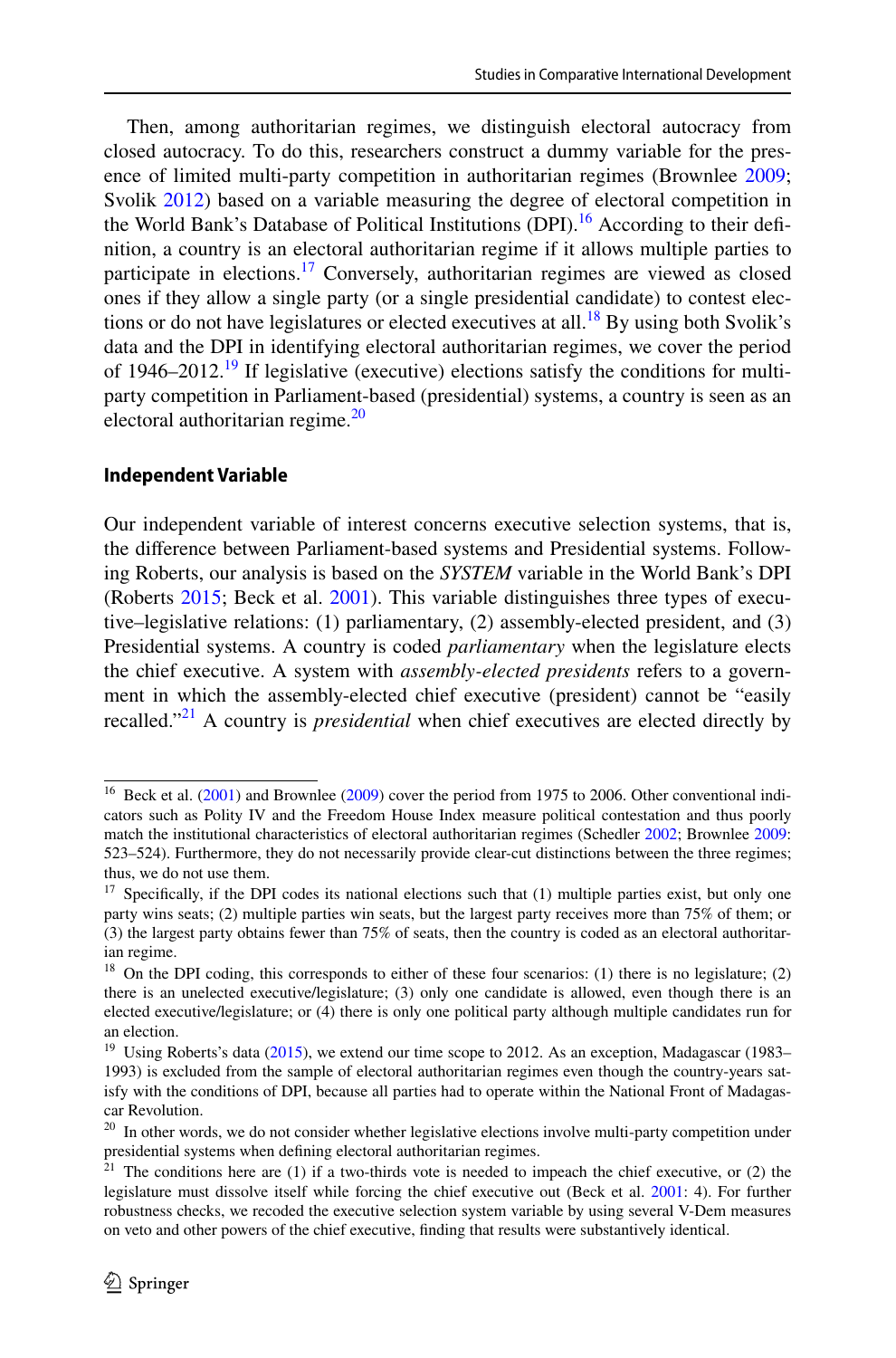voters or an electoral college.<sup>22</sup> In the DPI, a country that has both a directly elected president and an assembly-elected prime minister is classifed as presidential if the president can veto legislation and the legislature needs a supermajority to override the veto or if the president can appoint and dismiss the prime minister and dissolve parliament. In light of the discussion above, the DPIs' SYSTEM variables (1) and (2) are parliamentary, while (3) incorporates both presidential and semi-presidential systems. We thereby create a dummy variable called "Parliament-based system," coded 1 if the chief executive is elected by parliament (i.e., countries adopting parliamentary systems or having assembly-elected presidents) on the DPI and coded 0 ("Presidential"), if a country adopts a presidential or a semi-presidential system in the conventional terminology of comparative presidentialism literature. This dichotomous measurement efectively captures our conceptual distinction between Presidential- and Parliament-based autocracies because the classifcation centers on whether the constitution stipulates that the chief executive be chosen directly through elections. Although the DPI covers from 1975, we expand our coverage back to 1946, using various data sources (see Appendix  $E1$ ). We also double-check the accuracy of our original coding as well as the DPI's by referring to the V-Dem dataset, paying careful attention to diferences in coding schemes between those two major datasets (Teorell and Lindberg  $2019$ ).<sup>[23](#page-10-1)</sup>

With the core variable, we include the following controls predicting democratic transitions based on the literature (all variables had a 1-year lag): logged GDP per capita (Boix and Stokes [2003](#page-20-25)), proportions of neighbors' democracy and electoral autocracy (Brinks and Coppedge [2006](#page-20-2)), trade openness (Li and Reuveny [2003](#page-20-26)), natural resource wealth (Ross  $2012$ ), and the leader's length of tenure.<sup>[24](#page-10-2)</sup>

#### **Modeling Strategy**

To test our hypothesis, we first estimate a probit model. The coefficient of the executive selection system variable is expected to be negative and statistically signifcant. Considering the likelihood that errors are correlated within each unit (country), we report country-clustered robust standard errors. As the dependent variable is binary, employing country-fixed effect models excludes countries that had never

<span id="page-10-0"></span> $22$  The DPI codes countries that have unelected leaders (such as monarchs) as "presidential" but these are not included in our analysis because we exclude monarchy dictatorships and autocracies without multi-party competition.

<span id="page-10-1"></span><sup>&</sup>lt;sup>23</sup> We do not use V-Dem's variable coding for whether a country holds direct executive elections (v2ex\_ elechos; v2ex\_elechog) as an alternative because the variable primarily focuses on the de facto leadership selection and thus examines whether the current leader is selected via direct elections or not. For instance, in this measure, if the former president resigned for a particular reason and the successive president is not elected through a popular election, the country is not seen as a Presidential system until the next election is held. In contrast, our variable of executive selection systems focuses on de jure rule of leadership selection, measuring the legal procedures of selecting political leaders on constitutions.

<span id="page-10-2"></span><sup>&</sup>lt;sup>24</sup> Controlling for leaders' tenure length is important in the context of electoral autocracies because autocrats may become better at manipulating elections to stay in power by learning from the past experience. Without controlling for tenure length does not change the main results (Appendix B Table B6). Regarding data sources for those variables, see Appendix A and E.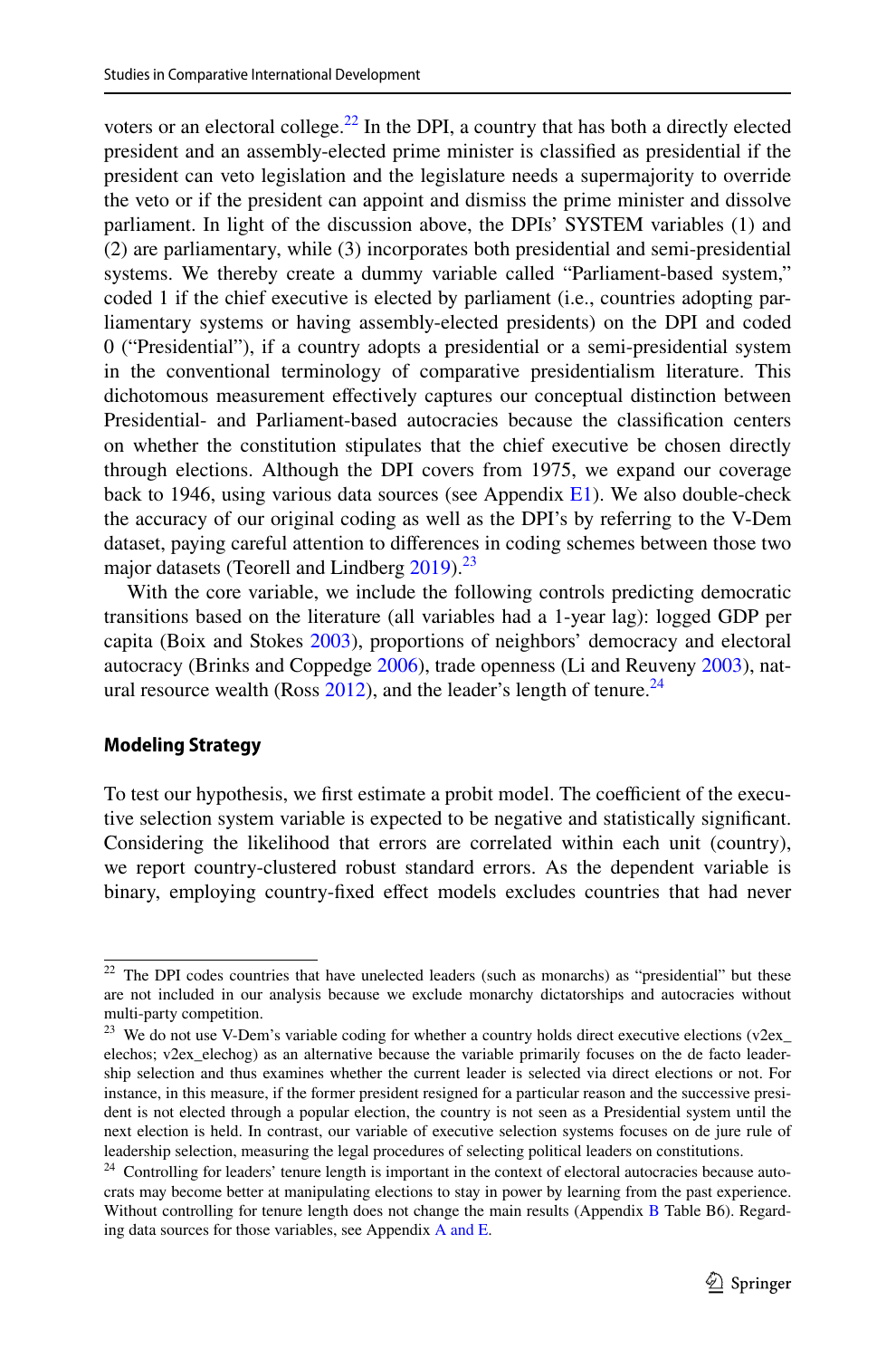experienced regime change during the period, which might bias results. Therefore, instead of adopting country-level fxed-efects models, we introduce fve regional dummies to consider regional-specifc heterogeneous efects and include half-dec-ade dummies to control for temporal-specific confounding factors.<sup>[25](#page-11-0)</sup> We also include a time lapse regarding the last democratic transitions and three cubic splines to address the time-dependent nature of the dependent variable (Beck et al. [1998](#page-19-3)).

However, the most likely concern about employing the probit model to test the hypothesis is the possibility of endogeneity. First and foremost, as Pepinsky [\(2014](#page-21-28)) forcefully argued, the dictator's choice of political institutions is infuenced by unobservable heterogeneity that may affect both authoritarian institutions and regime change. For instance, it may be that cultures and history of cooperation within the ruling elites may infuence both executive selection systems and the likelihood of democratic transitions. Durable electoral authoritarian regimes in Southeast Asia, for example, had a history of high cohesion among ruling elites due to their need to deal with insurgency in the independence era (Slater [2010](#page-21-29)). Such cooperative relationships within ruling elites, in turn, may afect the choice of executive selection systems on the one hand, and make democratic transition less likely on the other. Another possible confounding is to what extent autocrats have informal, personalized resources outside of formal institutions. If autocrats hold such personalized power bases, these informal resources may help autocrats stay in power on the one hand and encourage autocrats to select Presidential systems for the purpose of concentrating power in their hands. These historical, cultural, and informal developments are notoriously difficult to measure in the context of cross-national quantitative research, and adding observable variables as controls does not solve the problem.

Second, there might be reverse causality: dictators' choice of executive selection systems could be infuenced by the likelihood of regime transitions. There are two likely scenarios. On the one hand, dictators may decide to shift from a Presidential to a Parliament-based system with the expectation that doing so can extend their reign in the midst of increasing regime instability. This was indeed the case for President Park Chung Hee of South Korea, who moved to a Parliament-based system in the 1972 constitutional reform. Facing presidential term limits under the 1962 Constitution, Park created the National Conference for Unifcation, an electoral college that was charged with electing the president with no limits on reelection (Im [2011\)](#page-20-27). On the other hand, authoritarian leaders may opt to shift from a Parliament-based to a Presidential system in order to expand their power in the middle of increasing regime stability. This was the case for many authoritarian leaders in Sub-Saha-ran Africa shortly after decolonization (Robinson and Torvik [2016\)](#page-21-30). For example, Kwame Nkrumah, the frst prime minister of Ghana after independence in 1957, changed the constitution and adopted a Presidential system in 1960. Later, in the 1964 constitutional amendment, he made himself "president for life" (Hadjor [1988\)](#page-20-28).

<span id="page-11-0"></span> $25$  The overall results do not change when we replace the half decade dummies with dummies specifying the period of the third wave during the Cold War (1974–1991) and the post-Cold War (1992–).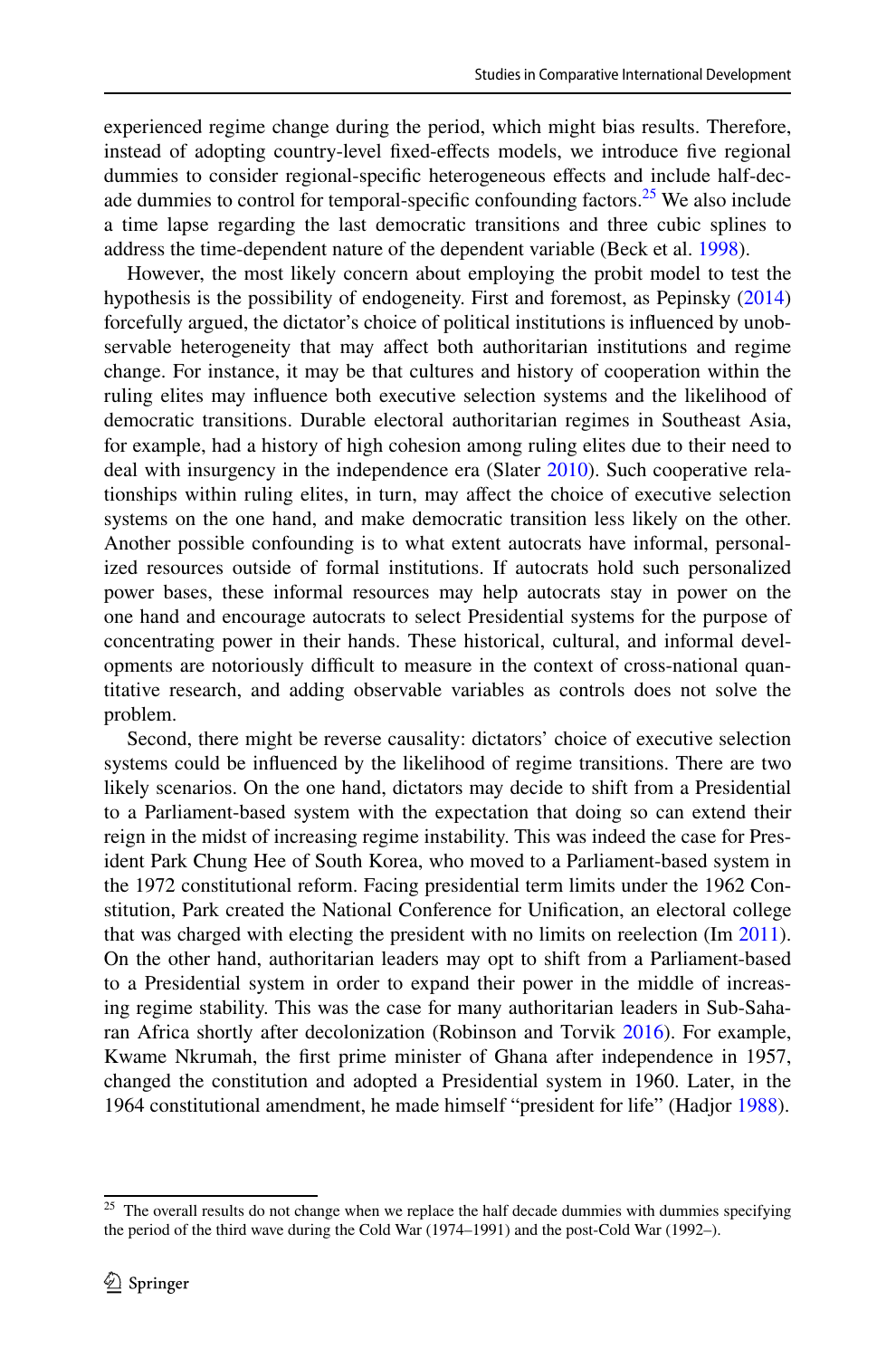To mitigate these endogeneity concerns, we employ IV estimators. The IV strategy is employed to demonstrate that an endogenous variable X (here, executive election systems) causes the dependent variable Y (here, democratic transitions). The IV strategy uses instruments **Z** that need to satisfy the following two conditions in order to identify the causal effect of  $X$  on  $Y$ . First, instrumental variables must be highly correlated with X and thus hold strong predictive power with respect to variations in the instrumented variable X. Second, instrumental variables must satisfy the exclusion restriction where **Z**'s infuences on the dependent variable only go through the instrumented variable X. If **Z** violates this, then the instruments cannot be used to estimate the causal efects of X on Y.

This paper uses neighboring countries' executive selection systems and their colonial legacies as instruments to estimate the causal efect of the country's executive selection systems on democratic transitions. These two variables have strong theoretical and empirical reasons satisfying the two conditions discussed above.<sup>[26](#page-12-0)</sup> For the frst condition, the country's choice of executive selection systems is strongly correlated with that of its neighbors. This comes mostly from the fact that political leaders often learn from institutional reforms in their neighborhoods and emulate neighbors' institutions. For instance, after the collapse of the Soviet Union, post–Soviet electoral autocracies tended to mimic Russia's constitutional arrangements and electoral laws. Such authoritarian difusions of institutions were frequently observed in the region (Bader [2014\)](#page-19-4).

The second good candidate of an instrumental variable is to what extent the country is surrounded by former British colonies. Countries dominated by the British Empire are very likely to have inherited parliamentary systems from the colonial master (Cheibub [2007](#page-20-22): 150–151; Wiseman [1990:](#page-22-5) 21). As these studies suggest, other colonial origins, such as French and Spanish colonies, are not expected to work as strong predictors of the executive selection systems; thus, we focus on former British colonies. Importantly, since former British colonies tend to be geographically clustered, the country's choice of an executive selection system tends to coincide with that of its neighbors. Moreover, if many neighbors have experienced British colonization, they are likely to adopt Parliament-based systems, which in turn infuence the choice of the country's executive selection system through learning and emulation.

As we show below, diagnostic tests strongly suggest that these variables are highly predictive of a country's executive selection system. Instrumental variables' coefficients in IV estimations' first-stage models are all positive (as we expected), and they also well exceed standard benchmarks for strong instruments (Appendix F, Table F-1), strongly suggesting that consistent with the theoretical reasoning and anecdotes shown above, neighbors' colonial origins and executive selection systems infuence the country's adoption of Parliament-based systems.

Regarding the second condition, the exclusion restriction, we think that it is improbable that neighbors' colonial origins and their executive selection systems

<span id="page-12-0"></span><sup>&</sup>lt;sup>26</sup> As using only one of these two variables weakens the predictive power of the instrumental variable, we introduce both variables simultaneously to model the IV estimators.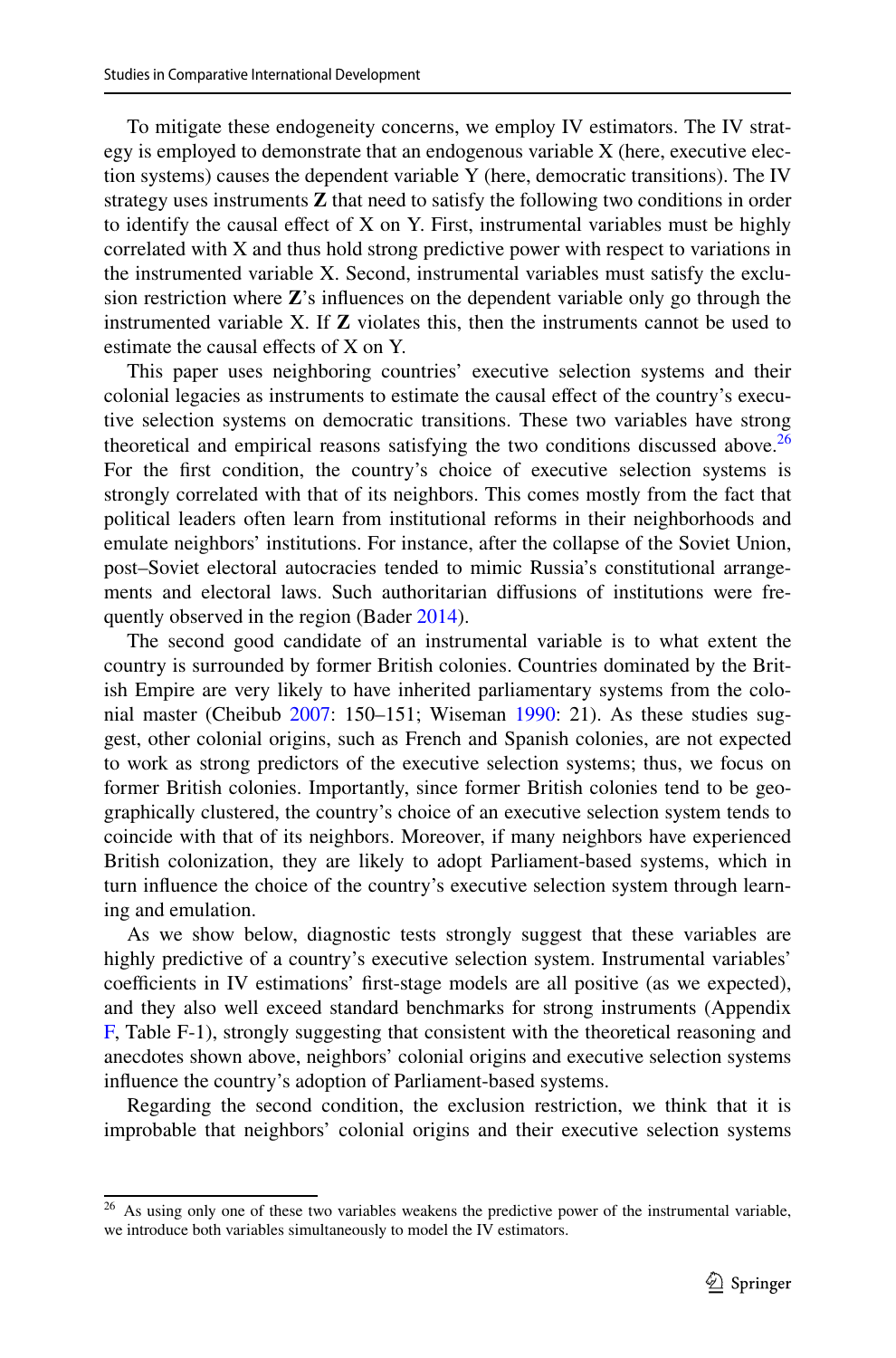directly infuence a given country's political regime change. In fact, recent crossnational studies of democratization and autocratic politics have taken advantage of relationships with neighbors as instruments to mitigate possible endogeneity problems between political regimes and authoritarian institutions and/or development (Acemoglu et al. [2014](#page-19-5); Miller [2015b](#page-21-31); Knutsen et al. [2017\)](#page-20-29). One possible concern about this approach is that if neighbors' executive selection systems and colonial origins afect their political regimes, and also their regime changes difuse to the country of interest, then the exclusion restriction is violated. Therefore, following recent studies addressing a similar issue, we include neighboring countries' proportions of democracies and electoral autocracies as controls to block difusion efects of democratization and other potential confounders (Miller [2015b](#page-21-31)). As a robustness check, we also control for foreign aid and the country's colonial legacy to guard against possibilities that neighbors sharing colonial origins provide foreign aid to the target country<sup>27</sup> and/or influence regime change via the target state's colonial heritage. The results remain robust, and the diagnostics tests indicate that the instruments are valid even after including those additional variables as controls (for details, see Appendix  $\overline{F}$ , Table F-2).

Our IV models frst predict the likelihood of adopting Parliament-based systems in a country by including neighbors' proportions of Parliament-based systems and former British colonies. Whether a country was a British colony was measured by the Correlates of War Colonial History Dataset (Hensel [2014](#page-20-30)), whereas countries are regarded as neighbors if their two closest points of their outer boundaries are within 950 km, following Gleditsch and Ward ([2006\)](#page-20-3). Then, in the second model, we perform a regression on democratic transitions regarding the instrumented executive selection systems dummy.

For IV estimation, we employ two methods. First, we use the IV probit model because the dependent variable is binary. As the endogenous regressor (i.e., executive selection systems) is also binary, we use Roodman's conditional mixed process (CMP) regression with country-clustered robust standard errors, wherein we can fexibly construct simultaneous equation models, including variables with continuous, ordinal, and binary scales on both sides of each equation (Roodman [2011\)](#page-21-32). Second, the CMP regression does not report diagnostic tests necessary to judge the instruments' validity, such as an *F* test of excluded instruments and Hansen's *J* statistic for overidentifying restrictions. Therefore, we also estimate an IV-linear probability model (via generalized method of moments, GMM) with the Driscoll-Kraay standard errors (DKSE). The DKSE allows us to consider serial correlations simultaneously within panel units (country), spatial correlation across units, and hetero-scedasticity (Driscoll and Kraay [1998\)](#page-20-31).<sup>[28](#page-13-1)</sup>

<span id="page-13-0"></span> $27$  The correlation coefficient between foreign aid in the target country with the British colonial origin and the proportion of British colonies in the neighborhood is extremely small, 0.0021.

<span id="page-13-1"></span> $28$  Using the Driscoll-Kraay standard errors needs a long time-series dimension. Our data covers 55 years in models with controls. In other words, we have a long enough time to use the estimation.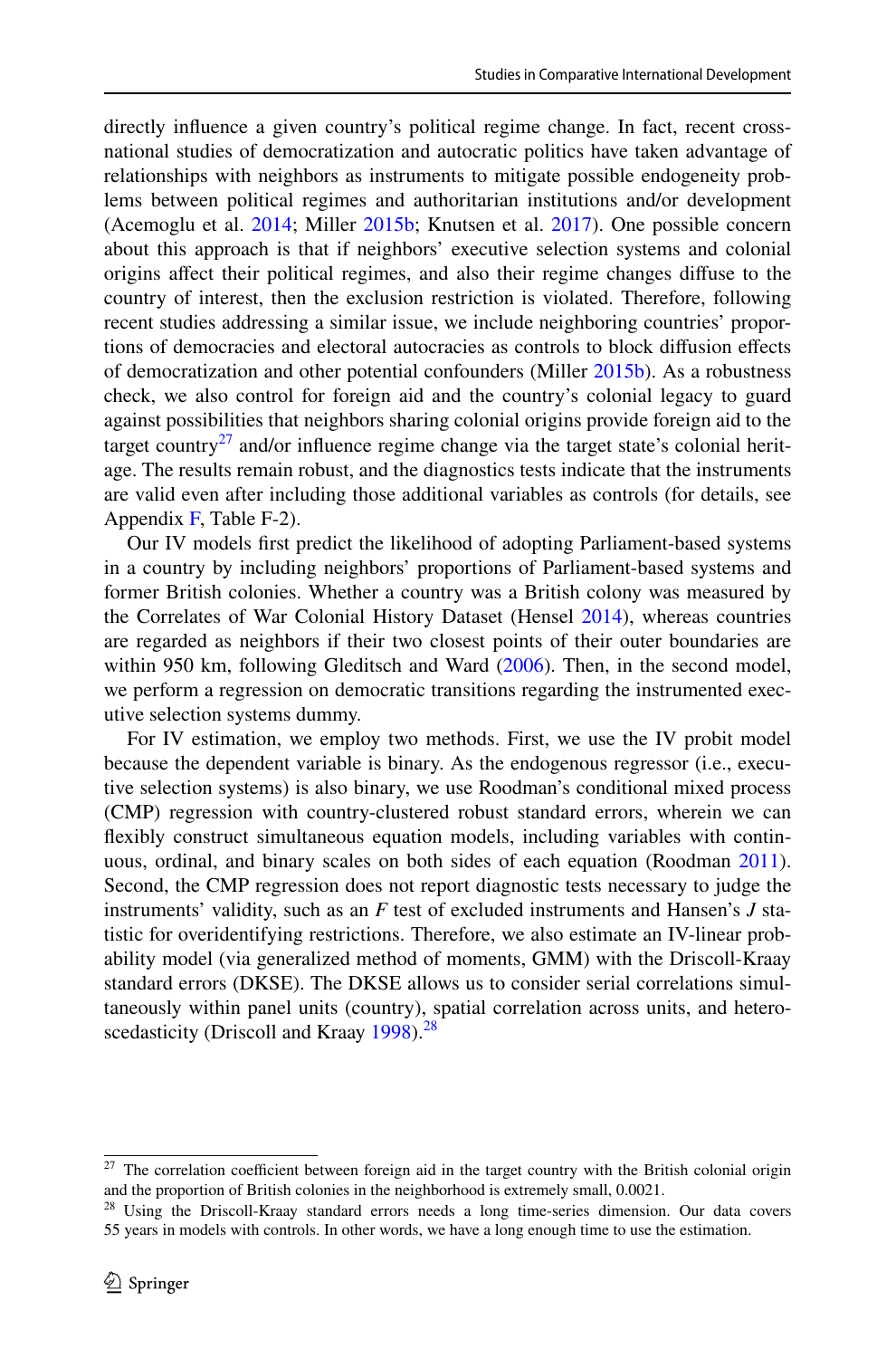#### **Statistical Results**

Table [1](#page-15-0) shows our main results. Using the non-IV probit estimation, models 1 and 2 examine the executive selection system's impact on the democratic transition of electoral authoritarian regimes. The coefficients are negative but very small and become statistically insignifcant after controlling for the basic confounding variables. As we discussed, however, the non-IV probit model does not consider the likely possibilities of omitted variables bias and reverse causality. Given that there are possible unobservable confounding factors and possibilities that electoral autocrats tend to change executive selection systems strategically when facing pressures for democratization, the negative impact of Parliament-based systems on regime change may be unreliable without addressing endogeneity.

To deal with endogeneity problems, models 3 and 4 estimate IV regressions. The models include all the controls, and they all indicate that electoral autocracies with Parliament-based systems are less likely to democratize. The results imply that the relationship between executive selection systems and democratization sufers from endogeneity problems and after considering both observable heterogeneity and reverse causality by the IV estimators, Parliament-based electoral autocracies become negatively associated with democratic transitions. The IV-GMM estimator in model 5 reports several diagnostic tests for the IV estimation's validity.<sup>[29](#page-14-0)</sup> In the frst stage, instrumental variables have the expected associations. The weak identification test investigates whether the instruments explain a sufficient amount of variance in the endogenous variable. Here, we show the Kleibergen-Paap *F* statistic, which, as a rule of thumb, should be more than 10 for the instruments to be considered valid. The *F* statistic is 42.18, suggesting that the instruments effectively predict the instrumented variable (executive selection systems). Regarding the exclusion restriction, the overidentifying test (Hansen's *J* statistic) does not reject the null hypothesis, suggesting that the instruments are valid in that they are not correlated with the error term.<sup>[30](#page-14-1)</sup>

Figure [1](#page-16-0) shows the diference between the predicted probabilities of democratic transitions in Presidential- and Parliament-based systems (based on model 4). The probability of democratic transition the following year in an electoral authoritarian country with a Presidential system is approximately 17.1%. Conversely, the probability of an electoral authoritarian country with a Parliament-based system transitioning to democracy in the following year is approximately 0.84%, meaning that electoral authoritarian regimes with Parliament-based systems are 16.3% less likely to democratize than those with Presidential systems. Examples of stable, Parliament-based, authoritarian regimes in our dataset (1946–2012) include

<span id="page-14-0"></span><sup>&</sup>lt;sup>29</sup> Regarding the first-stage models, see Appendix  $\overline{F}$ , Table F-1.

<span id="page-14-1"></span><sup>30</sup> An often-used way to check the exclusion restriction is to regress the instruments (**Z**) is the variable of interest  $(X)$  on the dependent variable  $(Y)$  to determine if  $Z$  is not correlated with Y in a statistically signifcant way. As Sovey and Green ([2011:](#page-22-6) 190) warn, however, this regression does not provide reliable information about whether  $\mathbf{Z}$  is excludable, because when  $X$  is suspected to be endogenous with  $Y$ , then Z's effects on Y are likely to be biased.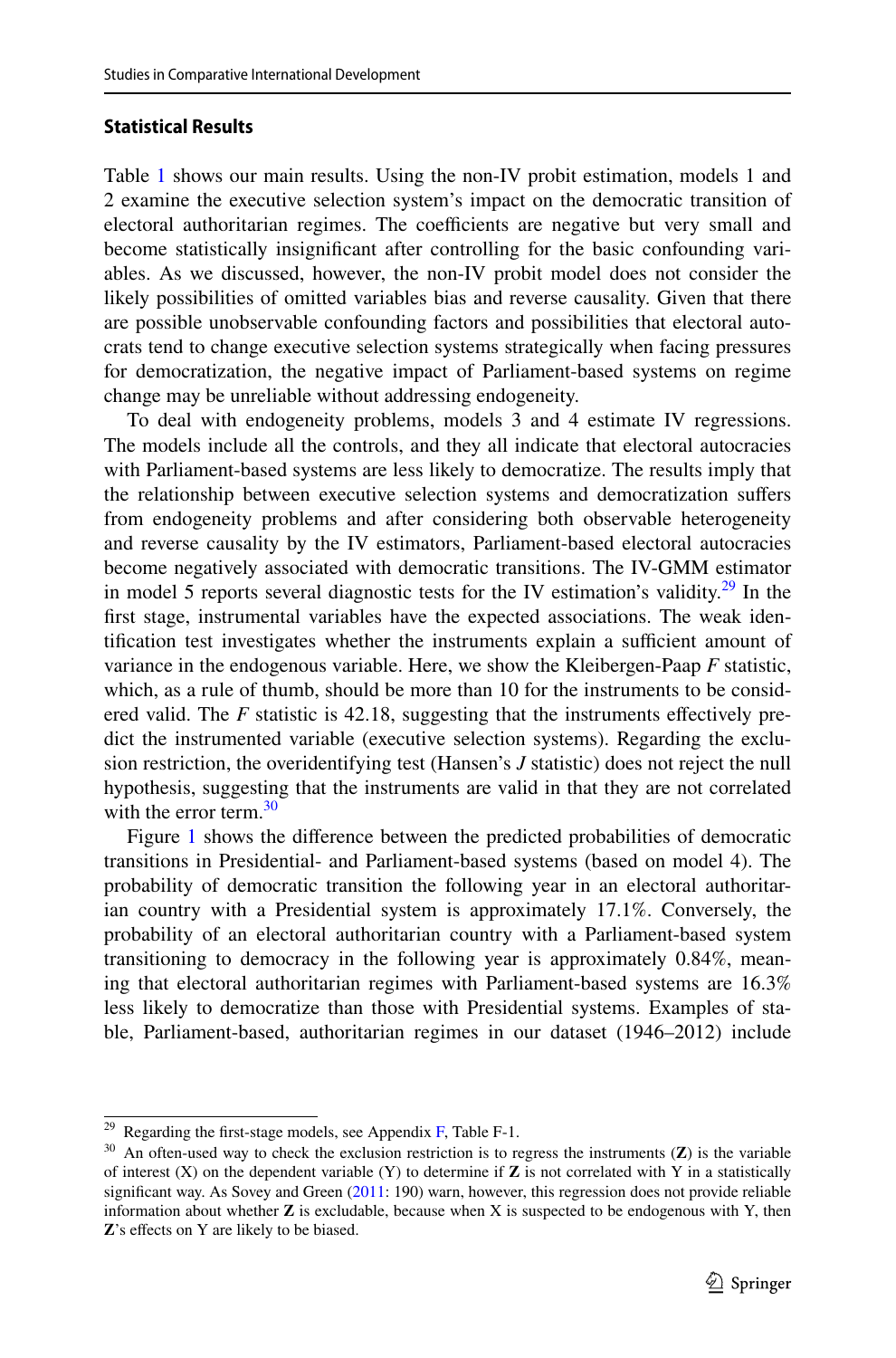| <b>Estimation</b> method            | Model 1<br>Probit | Model 2<br>Probit | Model 3<br>IV probit | Model 4<br><b>IV-GMM</b> |
|-------------------------------------|-------------------|-------------------|----------------------|--------------------------|
|                                     |                   |                   |                      |                          |
| (0.225)                             | (0.267)           | (0.235)           | [0.0410]             |                          |
| Logged GDP per capita               |                   | $-0.079$          | 0.262                | 0.015                    |
|                                     |                   | (0.1470)          | (0.1810)             | [0.0142]                 |
| Neighboring democracy               |                   | 0.245             | $-0.905**$           | $-0.019$                 |
|                                     |                   | (0.597)           | (0.415)              | [0.039]                  |
| Neighboring electoral autocracy     |                   | $-0.418$          | $-1.388***$          | $-0.0758***$             |
|                                     |                   | (0.533)           | (0.382)              | [0.025]                  |
| Trade openness                      |                   | $-0.0012$         | 0.0005               | 0.00004                  |
|                                     |                   | (0.0023)          | (0.0018)             | [0.0001]                 |
| Logged oil per capita               |                   | $-0.075$          | $-0.064$             | $-0.004$                 |
|                                     |                   | (0.0626)          | (0.0545)             | [0.0028]                 |
| Leader tenure                       |                   | $-0.0074$         | $-0.0023$            | $-0.00104*$              |
|                                     |                   | (0.0132)          | (0.0105)             | [0.0006]                 |
| Constant                            | $-4.88***$        | $-1.40$           | $-1.933*$            |                          |
|                                     | (0.41)            | (1.08)            | (1.16)               |                          |
| Region fixed effects                | Yes               | Yes               | Yes                  | Yes                      |
| Half-decade fixed effects           | Yes               | Yes               | Yes                  | Yes                      |
| Cubic splines                       | Yes               | Yes               | Yes                  | N/A                      |
| Number of observations              | 1,476             | 999               | 999                  | 999                      |
| Number of countries                 | 93                | 79                | 79                   | 79                       |
| Log likelihood                      | $-170.39$         | $-101.61$         | $-345.78$            | N/A                      |
| Hansen's $J$ statistic ( $p$ value) |                   |                   |                      | 0.727                    |
| $F$ test of excluded instruments    |                   |                   |                      | 42.18***                 |

<span id="page-15-0"></span>**Table 1** Parliament-based systems prevent democratic transitions from electoral authoritarianism

Note: Country-clustered robust standard errors in parentheses and Driscoll-Kraay standard errors (DKSE) in blankets. For the IV estimations, we use neighbors' colonial legacies and neighbors' executive selection systems as instruments. \*\*\* denotes signifcance at the 0.01 level; \*\* denotes signifcance at the 0.05 level; \* denotes signifcance at the 0.1 level

Botswana (1966–2012), Egypt (1980–2005), Malaysia (1974–2012), and Indonesia (1971–1998).

To ensure that these statistical results are robust, we investigate additional issues (Appendix  $\overline{B}$ ): (1) the analysis's extension to the relationship between executive selection systems and autocratic breakdown (Table B-1), (2) potential heteroscedasticity within regions (Table B-2), (3) an alternative method to deal with time dependence (Table B-3), (4) inclusion of additional control variables (Table B-4), (5) exclusion of the leaders' tenure variable (Table B-5), (6) alternative measures of multi-party competition in electoral autocracies (Table B-6), and (7) recoding the executive selection system variable in light of power relationships between the chief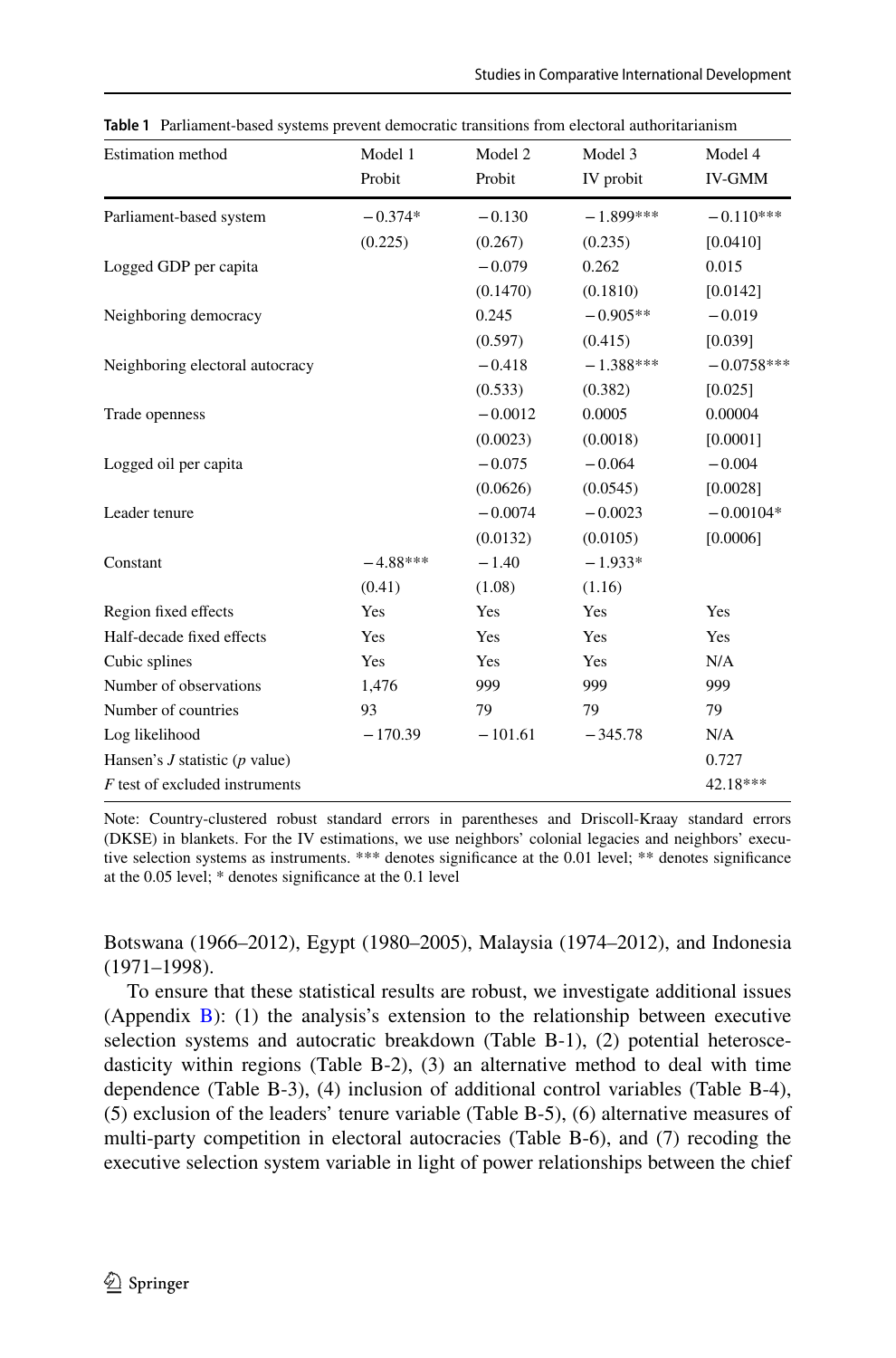

Note: The dotted line is the 95% confidence intervals estimated with country-clustered robust standard errors. The graph is based on the estimation results of Model 4.

<span id="page-16-0"></span>**Fig. 1** Predicted probabilities of democratic transitions from electoral authoritarianism (based on model 3)

executive and legislature (Table B-7).<sup>[31](#page-16-1)</sup> In all these robustness checks, the main results remain unchanged.

#### **Testing Additional Empirical Implications**

We have pointed to two mechanisms resulting in Parliament-based electoral autocracies being less likely to democratize. First, Parliament-based systems are more likely to incentivize ruling elites to engage in power-sharing through institutionalized ruling parties. To statistically test this empirical implication, we estimate the impact of executive selection systems on the emergence of an institutionalized ruling party. Here, we use Geddes and her colleagues' party personalism index, which measures to what extent power is concentrated on the dictator vis-à-vis his support party (Geddes et al. [2018\)](#page-20-12). Specifcally, the variable measures whether the leader  $(1)$  makes access to office dependent on personal loyalty,  $(2)$  creates a new support party after seizing power, (3) controls appointments to the party executive committee, and (4) makes the party executive committee serve as a rubber stamp for his decisions. Aggregating these subcomponents by using an Item Response Theory

<span id="page-16-1"></span> $31$  Our robustness tests use model 3 in Table [1](#page-15-0) as the baseline.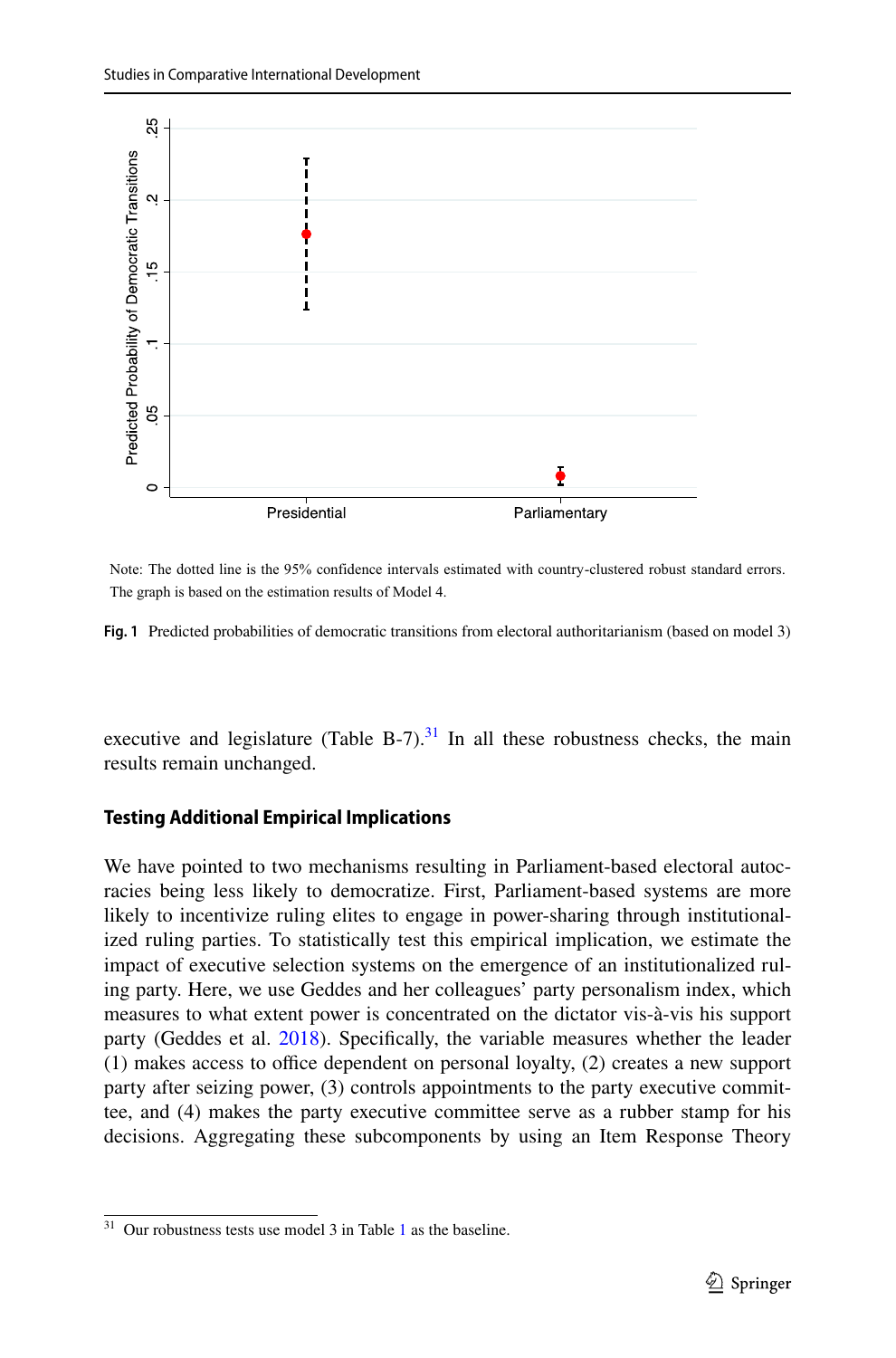technique, Geddes and her colleagues create an index of party personalism. As the party personalism variable is continuous, we run Prais-Winsten regressions with panel-corrected standard errors and country-fixed effects (Appendix Table C-1). Figure [2a](#page-18-0) demonstrates that in Presidential systems, ruling parties work less as a power-sharing institution than those in Parliament-based systems in a statistically signifcant way, which is consistent with our theoretical expectation.

The other mechanism occurs because, in parliamentary elections, autocrats can engage in gerrymandering and enjoy larger seat biases through malapportionment, as those elections are often divided into various constituencies. These indirect electoral manipulation techniques enable them to win elections with fewer votes and without extensive blatant electoral fraud. On the contrary, *ceteris paribus*, autocrats in Presidential systems are more likely to blatantly rig presidential elections because most have only one nationwide electoral district. One testable statement of this mechanism is that presidential elections in Presidential systems should be more likely to experience blatant electoral fraud. To test this, we use Hyde and Marinov's *National Elections in Democracy and Autocracy* (NELDA) to operationalize blatant electoral fraud (Hyde and Marinov [2012\)](#page-20-32). They provide a dichotomous assessment of whether there were signifcant concerns that elections would not be free and fair (NELDA 11), which is used to measure concerns of blatant fraud. We then use three dummy variables to test our theoretical expectations: parliamentary elections in Parliament-based systems, presidential elections in Presidential systems, and the other election types (i.e., presidential [legislative] elections in Parliament-based [presidential] systems). We set presidential elections in Presidential systems as the reference category to compare with parliamentary elections in Parliament-based systems. Using country-election year data, we adopt probit regressions with a series of relevant control variables explaining electoral fraud (Table  $C-2$ ).<sup>32</sup> Figure [2b](#page-18-0) shows that in legislative elections under Parliament-based systems, only 35% of parliamentary elections are exposed to serious concerns regarding electoral malpractice.<sup>[33](#page-17-1)</sup> Conversely, in Presidential systems, 62% of presidential elections are concerned with extensive electoral fraud. These results support our theoretical expectations.

## **Conclusion**

Although many scholars have labeled the parliamentary system "virtuous" (Linz [1990a](#page-21-3), [1990b;](#page-21-4) Lijphart [1991;](#page-21-5) Horowitz [1990](#page-20-1)), our analyses suggest that the parliamentary system may be a "peril" to a country's democratic prospects (Linz [1990a](#page-21-3)), in that one of its defning features (its system of selecting the chief executive) helps prevent democratic transition from electoral authoritarianism. This occurs because the following are likely to result in a Parliament-based system: the ruling party becomes more institutionalized and can function as a power-sharing

<span id="page-17-0"></span> $32$  For details on model specification, see Table B-2.

<span id="page-17-1"></span><sup>&</sup>lt;sup>33</sup> We also examined whether dictators are less likely to manipulate elections under single-member-district (SMD) systems than non-SMD ones but did not fnd a statistically signifcant efect.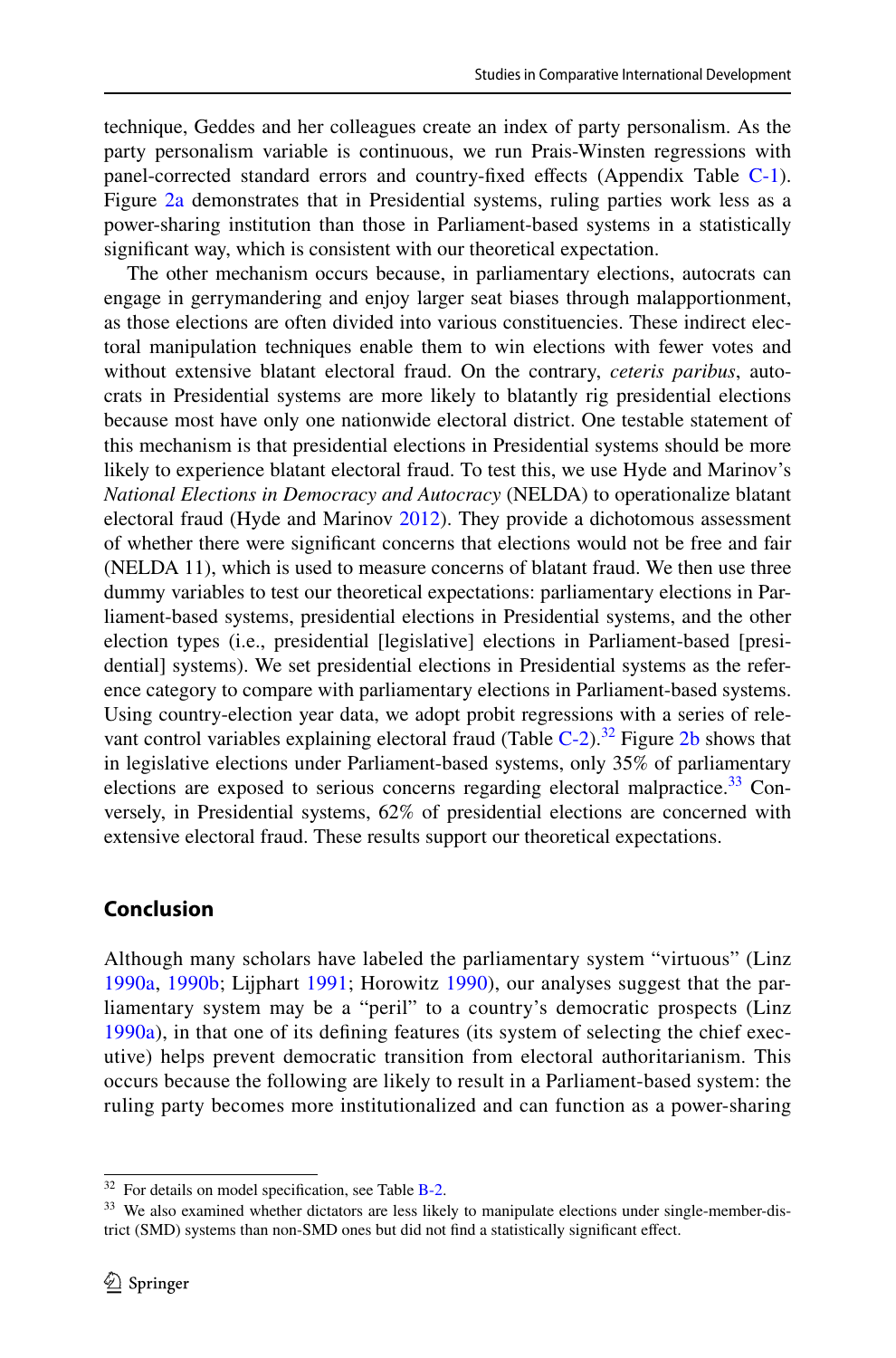

**a Party Personalism in Electoral Authoritarian Regimes.**

Note: The dotted line is the 95% confidence intervals computed with panel corrected standard errors.





Note: The dotted line is the 95% confidence intervals estimated with country-clustered robust standard errors.

<span id="page-18-0"></span>**Fig. 2** Executive selection systems, party personalism, and electoral fraud

device among authoritarian elites, charismatic opposition leaders are less likely to emerge, and there are a wider range of options for electoral manipulation tactics, such as malapportionment and gerrymandering. We have examined whether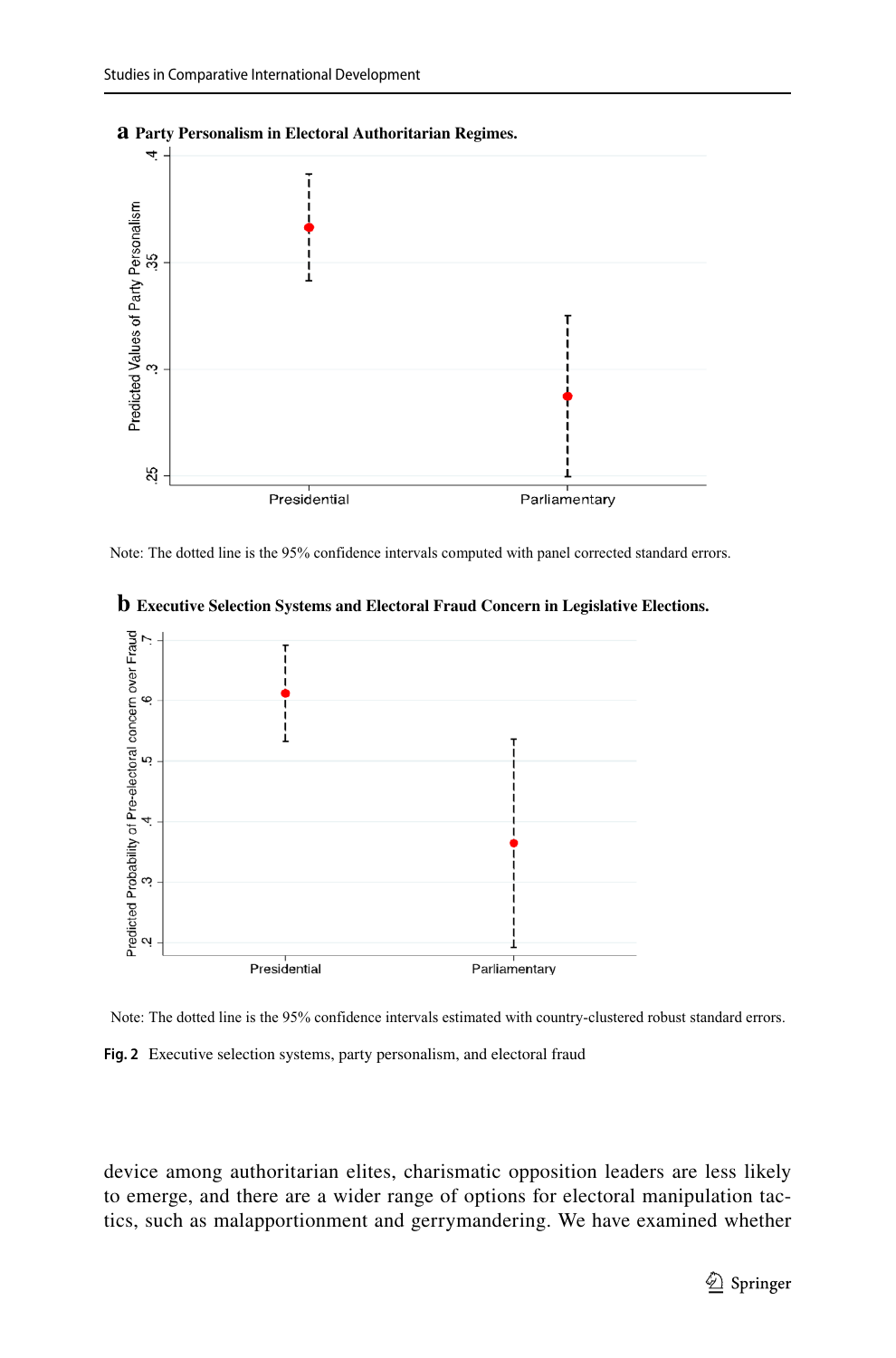electoral authoritarian regimes with Parliament-based systems tend to prevent democratization efectively as compared to those in Presidential systems. This analysis has been completed through several cross-national statistical analyses, which provide supporting evidence for our theoretical argument.

Additionally, the present study has some implications on the unresolved issue of determining the actual level of infuence that political institutions have on democratic transitions. Conficting observations and arguments have been made regarding this issue. For example, in some cases, autocrats have used the legislature to divide and conquer opposition parties (Lust-Okar [2004](#page-21-14)), but in other cases, they have failed to do so (Gandhi and Reuter [2013\)](#page-20-33). Furthermore, scholars seem to agree that an institutionalized ruling party lengthens the survival of an authoritarian regime. Nonetheless, it is puzzling why some dictators have succeeded in institutionalizing the ruling party (e.g., Zimbabwe's ZANU-PF and United Russia under Putin), whereas others have failed (e.g., Kyrgyzstan and Marcos's Philippines). Similarly, some elections have triggered the ousting of autocrats (e.g., Georgia in 2003, Ukraine in 2004, and the Philippines in 1986), whereas others have contributed to prolonging authoritarian rule (Malaysia, Egypt, Kazakhstan, Russia, and Singapore). One way to reconcile these conficting observations is to incorporate the dimension of the executive selection system into institutional analyses. In a Parliament-based system, legislatures tend to become a tool for developing an institutionalized ruling party and deftly manipulating election results (these abilities may be absent in Presidential systems). Our analyses suggest that the functions of these seemingly democratic institutions in autocracies may difer depending on the available executive selection methods.

**Supplementary Information** The online version contains supplementary material available at [https://doi.](https://doi.org/10.1007/s12116-022-09350-3) [org/10.1007/s12116-022-09350-3](https://doi.org/10.1007/s12116-022-09350-3).

**Acknowledgements** Previous versions of this paper were presented at the annual meetings of the American Political Science Association (2014), Japanese Political Science Association, and Japan Association for Comparative Politics (2016). The authors appreciate valuable feedback from the participants of these conferences. We are also grateful that Stefano Bartolini, Charles Crabtree, Shingo Hamanaka, Yusaku Horiuchi, Kosuke Imai, Austin Mitchell, Kota Mori, Yoshikuni Ono, and Manabu Sengoku provided helpful comments in the process of revising this paper.

### **References**

- <span id="page-19-5"></span>Acemoglu D, Naidu S, Restrepo P, Robinson J. Democracy does cause growth. NBER Working Paper No. 19746, 2014.
- <span id="page-19-0"></span>Albertus M, Menaldo V. Dictators as founding fathers? The role of constitutions under autocracy. Econ Politics. 2012;24–3:279–306.
- <span id="page-19-4"></span>Bader M. Democracy promotion and authoritarian difusion: the foreign origins of post-Soviet election laws. Eur Asia Stud. 2014;66–8:1350–70.
- <span id="page-19-3"></span>Beck N, Katz J, Tucker R. Taking time seriously: time-series-cross-section analysis with a binary dependent variable. Am J Polit Sci. 1998;42–4:1260–88.
- <span id="page-19-2"></span>Beck T, Clarke G, Grof A, Keefer P, Walsh P. New tools in comparative political economy: the database of political institutions. World Bank Econ Rev. 2001;15–1:165–76.

<span id="page-19-1"></span>Birch S. Electoral malpractice. Oxford: Oxford University Press; 2011.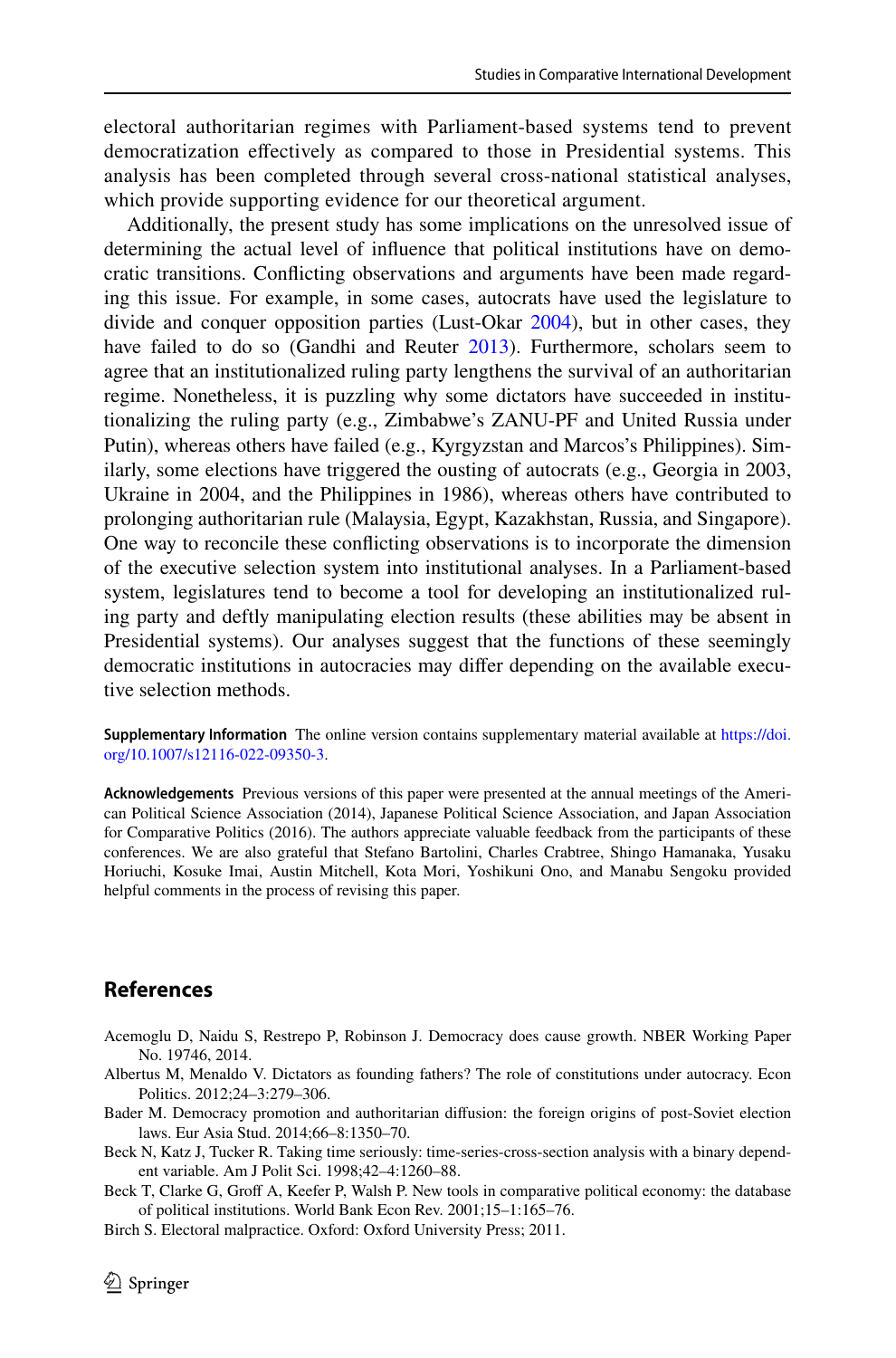- <span id="page-20-16"></span>Blaydes L. Elections and distributive politics in Mubarak's Egypt. Cambridge: Cambridge University Press; 2011.
- <span id="page-20-7"></span>Boix C. Democracy and redistribution. Cambridge: Cambridge University Press; 2003.
- <span id="page-20-25"></span>Boix C, Stokes S. Endogenous democratization. World Politics. 2003;55:517–49.
- <span id="page-20-11"></span>Brownlee J. Portents of pluralism: how hybrid regimes afect democratic transitions. Am J Polit Sci. 2009;53–3:515–32.
- <span id="page-20-2"></span>Brinks D, Coppedge M. Difusion is no illusion. Comp Pol Stud. 2006;39–4:463–89.
- <span id="page-20-9"></span>Bunce V, Wolchik S. Defeating dictators: electoral change and stability in competitive authoritarian regimes. World Politics. 2009;62–1:43–86.
- <span id="page-20-22"></span>Cheibub J. Presidentialism, parliamentarism, and democracy. Cambridge: Cambridge University Press; 2007.
- <span id="page-20-24"></span>Cheibub J, Gandhi J, Vreeland J. Democracy and dictatorship revisited. Public Choice. 2009;143-1–2:67–101.
- <span id="page-20-5"></span>Donno D. Elections and democratization in authoritarian regimes. Am J Polit Sci. 2013;2013(57–3):703–16.
- <span id="page-20-31"></span>Driscoll J, Kraay A. Consistent covariance matrix estimation with spatially dependent panel data. Rev Econ Stat. 1998;1998(80):549–60.
- <span id="page-20-19"></span>Eichengreen B, Leblang D. Democracy and globalization. Econ Politics. 2008;20–3:289–334.
- <span id="page-20-17"></span>Frantz E, Stein EA. Countering coups: leadership succession rules in dictatorships. Comp Pol Stud. 2017;50–7:935–62.
- <span id="page-20-13"></span>Gandhi J. Political institutions under dictatorship. Cambridge: Cambridge University Press; 2008.
- <span id="page-20-14"></span>Gandhi J, Przeworski A. Authoritarian institutions and the survival of autocrats. Comp Pol Stud. 2007;40–11:1279–301.
- <span id="page-20-33"></span>Gandhi J, Reuter JO. The incentives for pre-electoral coalitions in non-democratic elections. Democratization. 2013;20–1:137–59.
- <span id="page-20-10"></span>Geddes B. What do we know about democratization after twenty years? Annu Rev Polit Sci. 1999;2–1:115–44.
- <span id="page-20-23"></span>Geddes B, Wright J, Frantz E. Autocratic breakdown and regime transitions: a new dataset. Perspect Polit. 2014;12–2:313–31.
- <span id="page-20-12"></span>Geddes B, Wright J, Frantz E. How dictatorship work. Cambridge: Cambridge University Press; 2018.
- <span id="page-20-3"></span>Gleditsch K, Ward M. Measuring space: a minimum distance database. J Peace Res. 2006;38:749–68.
- <span id="page-20-20"></span>Greene, F. Kenneth. "The Political Economy of Single-Party Dominance." Comp Polit Stud 2010;43-7:807–834
- <span id="page-20-28"></span>Hadjor K. Nkrumah and Ghana: the dilemma of post-colonial power. London: Kegan Paul International; 1988.
- <span id="page-20-21"></span>Higashijima M. Blatant electoral fraud and the value of a vote. Japanese J Polit Sci. 2021;22–1:1–14.
- <span id="page-20-15"></span>Higashijima M. The dictator's dilemma at the ballot box: electoral manipulation, economic maneuvering, and political order in autocracies. Ann Arbor: University of Michigan Press; 2022.
- <span id="page-20-32"></span>Hyde SD, Marinov N. Which elections can be lost? Political Anal. 2012;20–2:191–210.
- <span id="page-20-30"></span>Hensel P. COW colonial history data set, version 1.0 [Data fle]. Retrieved from [http://www.paulhensel.](http://www.paulhensel.org/icowcol.html) [org/icowcol.html](http://www.paulhensel.org/icowcol.html), 2014.
- <span id="page-20-1"></span>Horowitz D. Comparing democratic systems. J Democr. 1990;1–4:73–9.
- <span id="page-20-8"></span>Howard M, Roessler P. Liberalizing electoral outcomes in competitive authoritarian regimes. Am J Polit Sci. 2006;2006(50–2):365–81.
- <span id="page-20-18"></span>Huntington S. Political order in changing societies. New Haven: Yale University Press; 1968.
- <span id="page-20-4"></span>Huntington S. The third wave: democratization in the late twentieth century. University of Oklahoma Press, 1991.
- <span id="page-20-27"></span>Im HB. The Origins of the Yushin Regime: Machiavelli Unveiled. In: Kim BK, Vogel EF, editors. The Park Chung Hee Era: the transformation of South Korea. Cambridge: Harvard University Press; 2011. p. 233–64.
- <span id="page-20-6"></span>Kelley J. Monitoring democracy: when international election observation works, and why it often fails. Princeton: Princeton University Press; 2012.
- <span id="page-20-29"></span>Knutsen C, Nygard H, Wig T. Autocratic elections: stabilizing tool or force for change? World Politics. 2017;2017(69–1):98–143.
- <span id="page-20-0"></span>Levitsky S, Way L. Competitive authoritarianism: hybrid regimes after the Cold War. Cambridge: Cambridge University Press; 2010.
- <span id="page-20-26"></span>Li Q, Reuveny R. Economic globalization and democracy: an empirical analysis. Br J Polit Sci. 2003;33–1:29–54.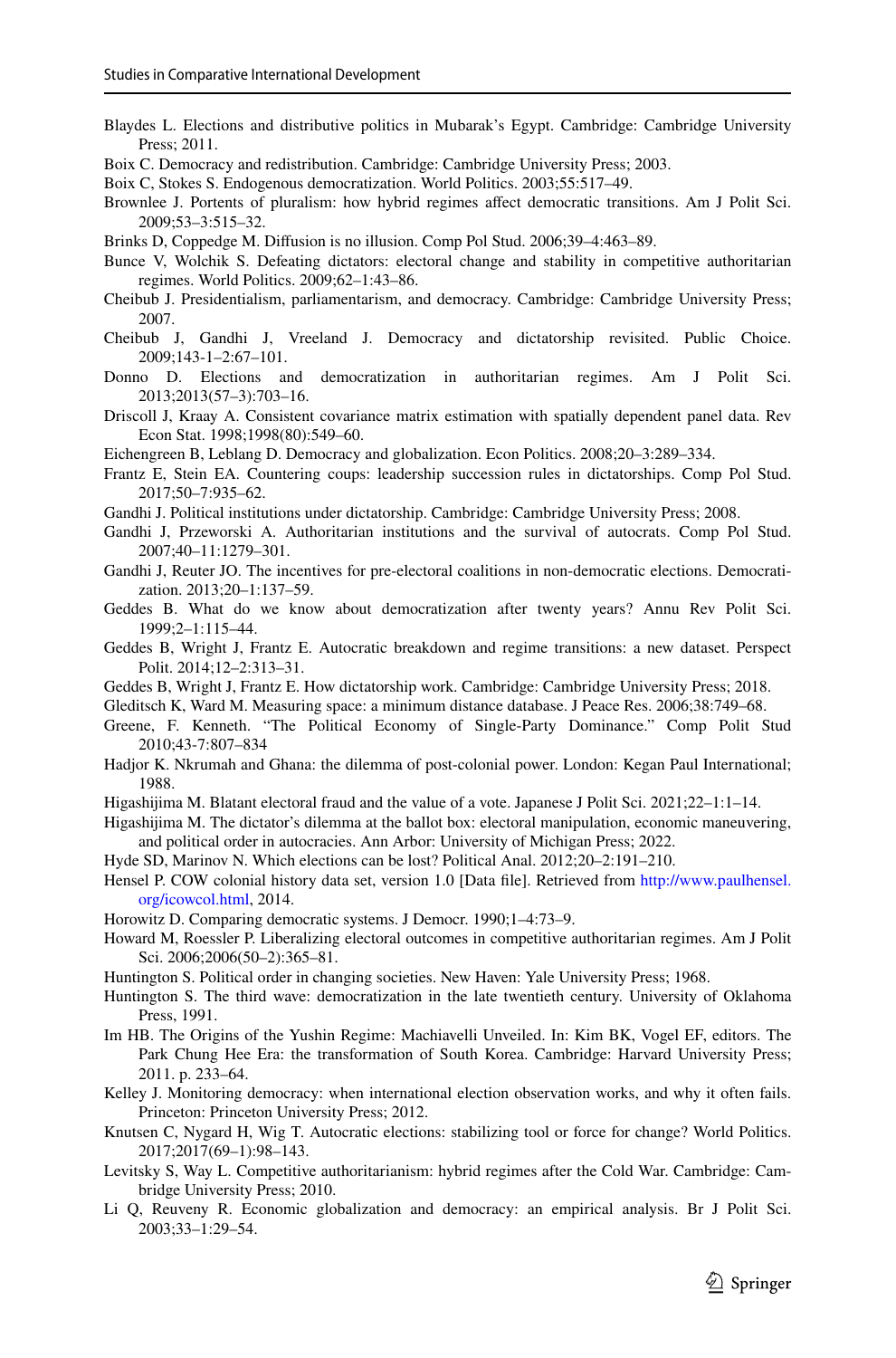<span id="page-21-5"></span>Lijphart A. Constitutional choices for new democracies. J Democr. 1991;1991(2–1):72–84.

- <span id="page-21-3"></span>Linz J. The perils of presidentialism. J Democr. 1990a;1–1:51–69.
- <span id="page-21-4"></span>Linz J. The virtues of parliamentarism. J Democr. 1990b;1–4:84–91.
- <span id="page-21-7"></span>Lipset MS. Some social requisites of democracy: economic development and political legitimacy. Am Polit Sci Rev. 1959;53–1:69–105.
- <span id="page-21-14"></span>Lust-Okar E. Structuring confict in the Arab World: incumbents, opponents, and institutions. Cambridge: Cambridge University Press; 2004.
- <span id="page-21-24"></span>Lust-Okar E, Jamal AA. Rulers and rules: reassessing the infuence of regime type and electoral law formation. Comp Polit Stud. 2002;35–3:337–66.
- <span id="page-21-11"></span>Magaloni B. Voting for autocracy: hegemonic party survival and its demise in Mexico. Cambridge: Cambridge University Press; 2006.
- <span id="page-21-10"></span>Magaloni B. Credible power-sharing and the longevity of authoritarian rule. Comp Pol Stud. 2008;41–4:715–41.
- <span id="page-21-27"></span>Mainwaring S. Presidentialism, multipartism, and democracy: the difficult combination. Comp Pol Stud. 1993;26–2:198–228.
- <span id="page-21-15"></span>Mainwaring S, Scully T. Building democratic institutions: party systems in Latin America. Cambridge: Cambridge University Press; 1995.
- <span id="page-21-12"></span>Miller M. Elections, information, and policy responsiveness in autocratic regimes. Comp Pol Stud. 2015a;48–6:691–727.
- <span id="page-21-31"></span>Miller M. Electoral authoritarianism and human development. Comp Pol Stud. 2015b;48:1526–62.
- <span id="page-21-18"></span>Miller M. Shock to the system: coups, elections, and war on the road to democratization. Princeton: Princeton University Press; 2021.
- <span id="page-21-20"></span>Neto O. The presidential calculus executive policy making and cabinet formation in the Americas. Comp Pol Stud. 2006;39–4:415–40.
- <span id="page-21-0"></span>Norris P. Why electoral integrity matters. Cambridge: Cambridge University Press; 2014.
- <span id="page-21-22"></span>Ong K-M, Kasuya Y, Mori K. Malapportionment and democracy: a curvilinear relationship. Elect Stud. 2017;49:118–27.
- <span id="page-21-25"></span>Ong E. Electoral manipulation, opposition power, and institutional change: contesting for electoral reform in Singapore, Malaysia, and Cambodia. Elect Stud. 2018;54:159–71.
- <span id="page-21-28"></span>Pepinsky T. The institutional turn in competitive authoritarianism. Br J Polit Sci. 2014;44–3:631–53.
- <span id="page-21-6"></span>Pevehouse J. Democracy from the outside-in? International Organizations and Democratization. Int Organ. 2002;56–3:515–49.
- <span id="page-21-8"></span>Przeworski A, Alvarez M, Cheibub J, Limongi F. Democracy and development: political institutions and well-being in the world, 1950–1990. Cambridge: Cambridge University Press; 2000.
- <span id="page-21-13"></span>Reuter O, Robertson G. Subnational appointments in authoritarian regimes: evidence from Russian gubernatorial appointments. J Polit. 2012;74–4:1023–37.
- <span id="page-21-2"></span>Roberts T. The durability of presidential and parliament-based dictatorships. Comp Pol Stud. 2015;48–7:915–48.
- <span id="page-21-30"></span>Robinson J, Torvik R. Endogenous presidentialism. J Eur Econ Assoc. 2016;14–4:907–42.
- <span id="page-21-32"></span>Roodman D. "Fitting fully observed recursive mixed-process models with cmp. Stata J. 2011;11–2:159–206.
- <span id="page-21-9"></span>Ross M. The oil curse: how petroleum wealth shapes the development of nations. Princeton: Princeton University Press; 2012.
- <span id="page-21-17"></span>Samuels DJ, Shugart MS. Presidents, parties, and prime ministers: how the separation of powers afects party organization and behavior. Cambridge: Cambridge University Press; 2010.
- <span id="page-21-19"></span>Sato Y, Wahman M. Elite coordination and popular protest: the joint efect on democratic change. Democratization. 2019;26–8:1419–38.
- <span id="page-21-1"></span>Schedler A. The menu of manipulation. J Democr. 2002;13–2:36–50.
- <span id="page-21-21"></span>Schedler A. The politics of uncertainty: sustaining and subverting electoral authoritarianism. Oxford: Oxford University Press; 2013.
- <span id="page-21-16"></span>Shugart M. The inverse relationship between party strength and executive strength: a theory of politicians' constitutional choices. Br J Polit Sci. 1998;28–1:1–29.
- <span id="page-21-23"></span>Shugart M, Carey J. Presidents and assemblies: constitutional design and electoral dynamics. Cambridge: Cambridge University Press; 1992.
- <span id="page-21-26"></span>Siarof A. Spurious majorities, electoral systems and electoral system change. Commonwealth Compar Polit. 2003;41–2:143–60.
- <span id="page-21-29"></span>Slater D. Ordering power: contentious politics and authoritarian leviathans in Southeast Asia. New York: Cambridge University Press; 2010.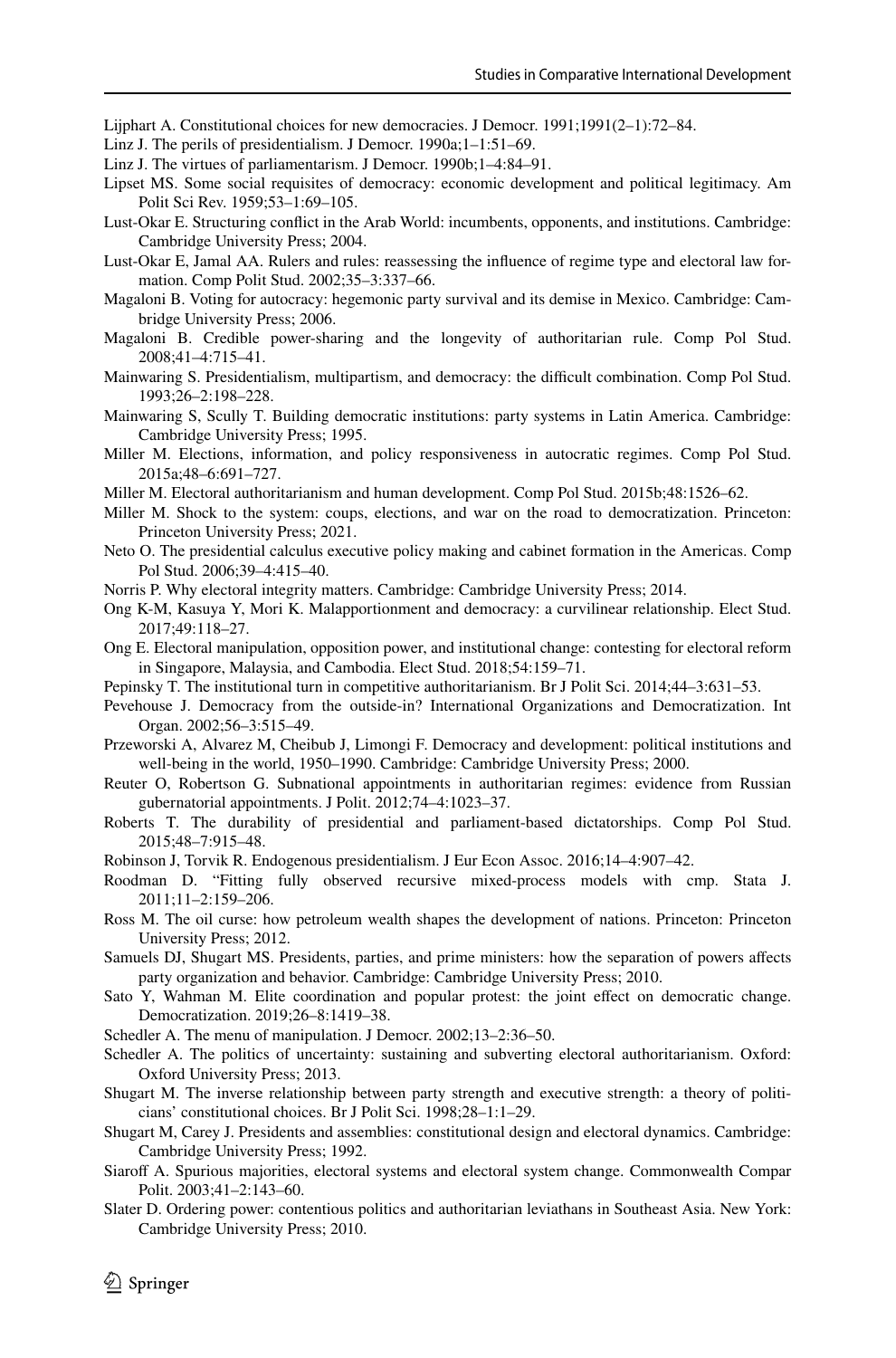- <span id="page-22-6"></span>Sovey A, Green D. Instrumental variables estimation in political science: a readers' guide. Am J Polit Sci. 2011;55–1:188–200.
- <span id="page-22-3"></span>Stepan A, Skach C. Constitutional frameworks and democratic consolidation: parliamentarianism versus presidentialism. World Politics. 1993;46–1:1–22.
- <span id="page-22-0"></span>Svolik M. The politics of authoritarian rule. Cambridge: Cambridge University Press; 2012.
- <span id="page-22-1"></span>Templeman K. The origins and decline of dominant party systems: Taiwan's transition in comparative perspective*.* (Unpublished doctoral dissertation). University of Michigan, United States, 2012.
- <span id="page-22-4"></span>Teorell J, Lindberg S. Beyond democracy-dictatorship measures: a new framework capturing executive bases of power, 1789–2016. Perspect Polit. 2019;17–1:66–84.
- <span id="page-22-2"></span>Yan HT. Does the constitution matter? Semi-presidentialism and the origin of hegemonic personalist regimes. Int Polit Sci Rev. 2019;2020(41–3):365–84.

<span id="page-22-5"></span>Wiseman J. Democracy in Black Africa: survival and revival. New York: Paragon House; 1990.

**Publisher's Note** Springer Nature remains neutral with regard to jurisdictional claims in published maps and institutional affiliations.

**Masaaki Higashijima** is Associate Professor of Political Science at Tohoku University. His research interests include comparative political economy and autocratic politics. His articles appeared in British Journal of Political Science, Journal of Politics, and World Development. His frst book, *the Dictator's Dilemma at the Ballot Box*, is forthcoming at the University of Michigan Press.